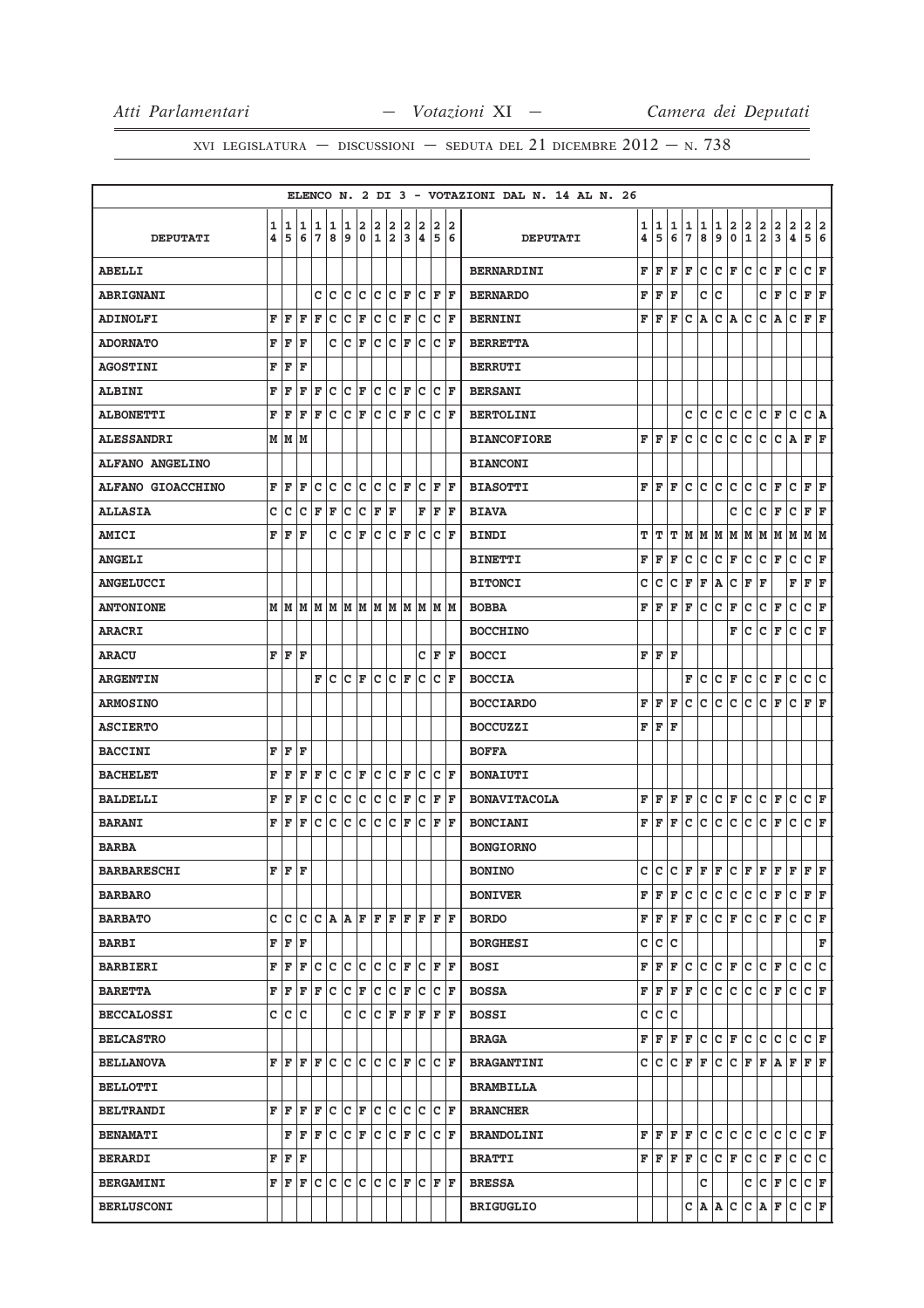|                            |   |       |                      |     |         |     |             |              |       |    |                           |     |                      | ELENCO N. 2 DI 3 - VOTAZIONI DAL N. 14 AL N. 26 |    |       |   |    |   |     |                         |               |                        |                         |              |         |    |
|----------------------------|---|-------|----------------------|-----|---------|-----|-------------|--------------|-------|----|---------------------------|-----|----------------------|-------------------------------------------------|----|-------|---|----|---|-----|-------------------------|---------------|------------------------|-------------------------|--------------|---------|----|
|                            | 1 |       | 1 1                  | 1   | 1       | 1   | 2           | 2            | 2     | 2  | 2                         | 2   | 2                    |                                                 | 1  | 1     | 1 | 1  | 1 | 1   | $\overline{\mathbf{2}}$ | $\frac{2}{1}$ | $\frac{2}{2}$          | $\overline{\mathbf{2}}$ | $\mathbf{2}$ | 2 2     |    |
| <b>DEPUTATI</b>            | 4 | 5     | 6                    | 7   | 8       | 9   | $\mathbf 0$ | $\mathbf{1}$ | 2     | 3  | $\pmb{4}$                 | 5   | 6                    | <b>DEPUTATI</b>                                 | 4  | 5     | 6 | 7  | 8 | 9   | $\pmb{0}$               |               |                        | 3                       | 4            | 5       | 6  |
| <b>BRUGGER</b>             | M | M     | M                    | MM  |         |     | MM          |              | MM    |    | MM                        |     | MM                   | <b>CENTEMERO</b>                                | F  | F     | F | c  | c | c   | c                       | c             | c                      | F                       | Α            | F F     |    |
| <b>BRUNETTA</b>            | F | ΙF    | ΙF                   | lc. | c       | c   | c           | lc           | c     | F  | lc                        | F   | lF                   | <b>CERA</b>                                     | F  | F     | F | с  | c | c   | F                       | c             | $\mathbf{C}$           | F                       | $\mathtt{C}$ | c       | C  |
| <b>BRUNO</b>               | F | l F   | F                    | c   | c       | Iс  | c           | F            | F     | F  | c                         | F   | lF                   | <b>CERONI</b>                                   | F  | F     | F | c  | c | c   | C                       | с             | с                      | F                       | $\mathbf C$  | F       | F  |
| <b>BUCCHINO</b>            |   |       |                      |     |         |     |             |              |       |    |                           |     |                      | <b>CESA</b>                                     |    |       |   |    |   |     | F                       | с             | c                      | F                       | с            | C F     |    |
| <b>BUONANNO</b>            |   |       |                      |     |         |     |             |              |       |    |                           |     |                      | <b>CESARIO</b>                                  | F  | F     | F | с  | c | с   | с                       | с             | с                      | F                       | c            | F       | ΙF |
| <b>BUONFIGLIO</b>          |   | M M M |                      |     |         |     |             |              |       |    |                           |     |                      | <b>CESARO</b>                                   |    |       |   | с  | с | с   | c                       | с             | c                      | F                       | $\mathbf C$  | F F     |    |
| <b>BURTONE</b>             |   |       |                      |     |         |     |             |              |       |    |                           |     |                      | <b>CHIAPPORI</b>                                |    |       |   |    |   |     |                         |               |                        |                         |              |         |    |
| <b>BUTTIGLIONE</b>         | M | M     | M                    | MM  |         |     | MM          |              | MM    |    | MM                        |     | M M                  | <b>CICCANTI</b>                                 | F  | F     | F | c  | c |     | F                       | c             | C F                    |                         | c            | c c     |    |
| <b>CALABRIA</b>            | F | F     | F                    | Iс  | c       | c   | с           | lc.          | c     | F  | Iс                        | F   | ΙF                   | <b>CICCHITTO</b>                                | М  | M   M |   |    |   |     |                         |               |                        |                         |              |         |    |
| <b>CALDERISI</b>           | F | l F   | ΙF                   | Iс  | Iс      | Iс  | с           |              | C     |    | c                         | F   | lF                   | <b>CICCIOLI</b>                                 | F  | F     |   |    |   |     |                         |               |                        |                         |              |         | F  |
| <b>CALEARO CIMAN</b>       |   |       |                      |     |         |     |             |              |       |    |                           |     |                      | <b>CICU</b>                                     | F  | F     | F |    |   |     |                         |               |                        |                         |              |         |    |
| <b>CALGARO</b>             | F | l F   | ΙF                   | c   | c       | c   | ΙF          | c            | lc    | F  | c                         | c   |                      | <b>CILLUFFO</b>                                 | F  | F     | F |    |   |     |                         |               |                        |                         |              |         |    |
| <b>CALLEGARI</b>           |   |       |                      | F   | F       | Iс  | Iс          | F            | F     | F  | F                         |     | F F                  | <b>CIMADORO</b>                                 |    |       |   |    |   |     |                         |               |                        |                         |              |         |    |
| <b>CALVISI</b>             | F | ΙF    | F                    | F   | c       | c   |             | c            | c     | ΙF | c                         | c   | ΙF                   | <b>CIRIELLI</b>                                 | мI | M     | М | M  |   |     |                         |               | IM   M   M   M   M   M |                         |              | MM      |    |
| <b>CAMBURSANO</b>          | F | l F   | F                    | F   | c       | lc. | F           | lc.          | lc    | ΙF | c                         | lc. | l F                  | <b>CIRIELLO</b>                                 | F  | F     | F | F  | c | C F |                         | c             | c                      | F                       | $\mathbf C$  | C F     |    |
| <b>CANNELLA</b>            | F | F     | F                    |     |         |     |             |              |       |    |                           |     |                      | CODURELLI                                       | F  | F     | F | F  | с | с   | F                       | с             | c                      | F                       | c            | C F     |    |
| <b>CAPANO</b>              | F | ΙF    | F                    | F   | c       | Ιc  | lF.         | c            | Ιc    | F  | Ιc                        | c   | ΙF                   | <b>COLANINNO</b>                                | F  | F     | F | F  | с | c   | F                       | c             | c                      | F                       | c            | c       | F  |
| <b>CAPARINI</b>            |   | M M   | M   M   M            |     |         |     | MM          |              |       |    |                           |     | M  M  M  M  M  M     | <b>COLOMBO</b>                                  | F  | F     | F | F  | c |     | c                       | c             | c                      | F                       | c            | C F     |    |
| <b>CAPITANIO SANTOLINI</b> |   | F     | ΙF                   | с   | c       | c   | F           | c            | Iс    | F  | c                         | c   | Ιc                   | COLUCCI                                         | М  | М     | M |    |   |     |                         |               |                        |                         |              |         |    |
| <b>CAPODICASA</b>          |   |       |                      |     |         |     |             |              |       |    |                           |     |                      | COMAROLI                                        | с  | с     | с | F  | F | с   | c                       | F             | F                      | F                       | F            | F F     |    |
| <b>CARDINALE</b>           | F | ΙF    | F                    |     |         | с   | ١A          | c            | c     | ΙF | Ιc                        | c   | ΙF                   | <b>COMMERCIO</b>                                | М  | м     | М | М  | M |     |                         |               | M  M  M  M  M  M       |                         |              | M M     |    |
| <b>CARELLA</b>             | F | F     | F                    | F   | c       | c   | F           | c            | c     | F  | c                         | lc. | F                    | <b>COMPAGNON</b>                                | FF |       | F | c  | c | c   | F                       | c             | c                      | F                       | $\mathtt{C}$ | c       | c  |
| <b>CARFAGNA</b>            |   |       |                      | с   | c       | Iс  | c           | Iс           | c     | F  | Iс                        | F   | ١F                   | <b>CONCIA</b>                                   |    |       |   | F  | с | C F |                         | c             | c                      | F                       | c            | C F     |    |
| CARLUCCI                   | F | ΙF    | F                    |     | c       | Ιc  | F           | c            | Iс    | F  | c                         | Iс  | Ιc                   | CONSIGLIO                                       |    |       |   |    |   |     |                         |               |                        |                         |              |         |    |
| CARRA ENZO                 | F | F     | ΙF                   |     | с       | c   | F           | c            | c     | F  | c                         |     | c c                  | <b>CONSOLO</b>                                  | F  | F     | F |    |   |     |                         |               |                        |                         |              |         |    |
| CARRA MARCO                | F | ΙF    | F                    | ΙF  | c       | Ιc  | F           | Ιc           | Iс    | ΙF | c                         | c   | F                    | CONTE GIANFRANCO                                | F  | F     | F |    | с | с   | c                       | с             | c                      | F                       | c            | $F$ $F$ |    |
| <b>CASERO</b>              |   | F F F |                      |     |         |     |             |              |       |    |                           |     |                      | <b>CONTE GIORGIO</b>                            |    | FF    | F | c  | c | c   | c.                      | c             | c                      | F                       | c            | C F     |    |
| <b>CASINI</b>              |   |       |                      |     | C       | Ιc  | ΙF          | lc.          | Iс    | F  | Iс                        | c   | ١F                   | <b>CONTENTO</b>                                 | FI | F     | F | c  | c | c   | c.                      | c             | c.                     | F A                     |              | F F     |    |
| <b>CASSINELLI</b>          | F | F     | ΙF                   | c   | lc      | lc  | lc.         | lc.          | lc    | ΙF | Ιc                        | F   | ΙF                   | <b>CORSARO</b>                                  |    |       |   |    |   |     |                         |               |                        |                         |              |         |    |
| <b>CASTAGNETTI</b>         | F | F     | F                    | F   | lc      | c   | ΙF          | c c          |       | F  | Iс                        |     | $ {\bf C}  {\bf F} $ | <b>CORSINI</b>                                  | FI | F     |   | FF | c |     | C F                     |               | $ C C $ F              |                         | c            | C F     |    |
| CASTELLANI                 | F | l F   | F                    | c   | c       | c   | c           | c            | c     | ΙF | Iс                        | F   | ١F                   | <b>COSCIA</b>                                   | F  | F     | F | F  | с | c   |                         | c             | c                      | F                       | c            | C F     |    |
| <b>CASTIELLO</b>           | F | F     | lF.                  |     |         |     |             |              |       |    |                           |     |                      | <b>COSENTINO</b>                                |    | F F F |   |    |   |     |                         |               |                        |                         |              |         |    |
| <b>CATANOSO</b>            | F | F     | F                    |     |         |     |             |              |       |    |                           |     |                      | <b>COSENZA</b>                                  | F  | F     | F | c  | c | c   | c                       | c             | c                      | F                       | c            | FF      |    |
| <b>CATONE</b>              |   |       |                      |     |         |     |             |              |       |    |                           |     |                      | <b>COSSIGA</b>                                  |    |       |   |    |   |     |                         |               |                        |                         |              |         |    |
| <b>CAUSI</b>               | F | F     | F                    | F   | lc      | lc. | l F         | lc.          | lc    | F  | lc                        |     | CF                   | <b>COSTA</b>                                    | FΙ | F     | F | c  | c | c   | lc lc                   |               |                        | F                       | $A$ $F$ $F$  |         |    |
| <b>CAVALLARO</b>           | F | F     | ΙF                   |     | C       | Iс  | F           | Iс           | Iс    | F  | Iс                        |     | C F                  | <b>CRAXI</b>                                    |    |       |   |    |   |     |                         |               |                        |                         |              |         |    |
| <b>CAVALLOTTO</b>          | c | Ιc    | $ {\bf C}  {\bf F} $ |     | F       | c   | c           | F F          |       |    | $ {\tt C} \;  $ ${\tt F}$ |     | F F                  | CRIMI                                           |    |       |   |    |   |     |                         |               |                        |                         |              |         |    |
| <b>CAZZOLA</b>             | F | l F   | F                    | c   | c       | c   | c           | lc.          | c     | Ιc | Iс                        |     | $ C $ $A$            | <b>CROLLA</b>                                   | F  | F     | F | c  | c | c   | c                       | c             | $\mathsf{c}$           | F                       | c            | F F     |    |
| <b>CECCACCI RUBINO</b>     | F | ΙF    | F                    |     | c c c c |     |             |              | C C F |    | Iс                        |     | F F                  | <b>CROSETTO</b>                                 |    |       |   |    |   |     |                         |               |                        |                         |              |         |    |
| <b>CENNI</b>               |   | FF    | F                    | F   | c       | c   | F           | IC.          | c     |    | с                         |     | $ C $ F              | <b>CROSIO</b>                                   |    | C C   | c | F  | F |     |                         |               | C  C F F F F           |                         |              | $F$ $F$ |    |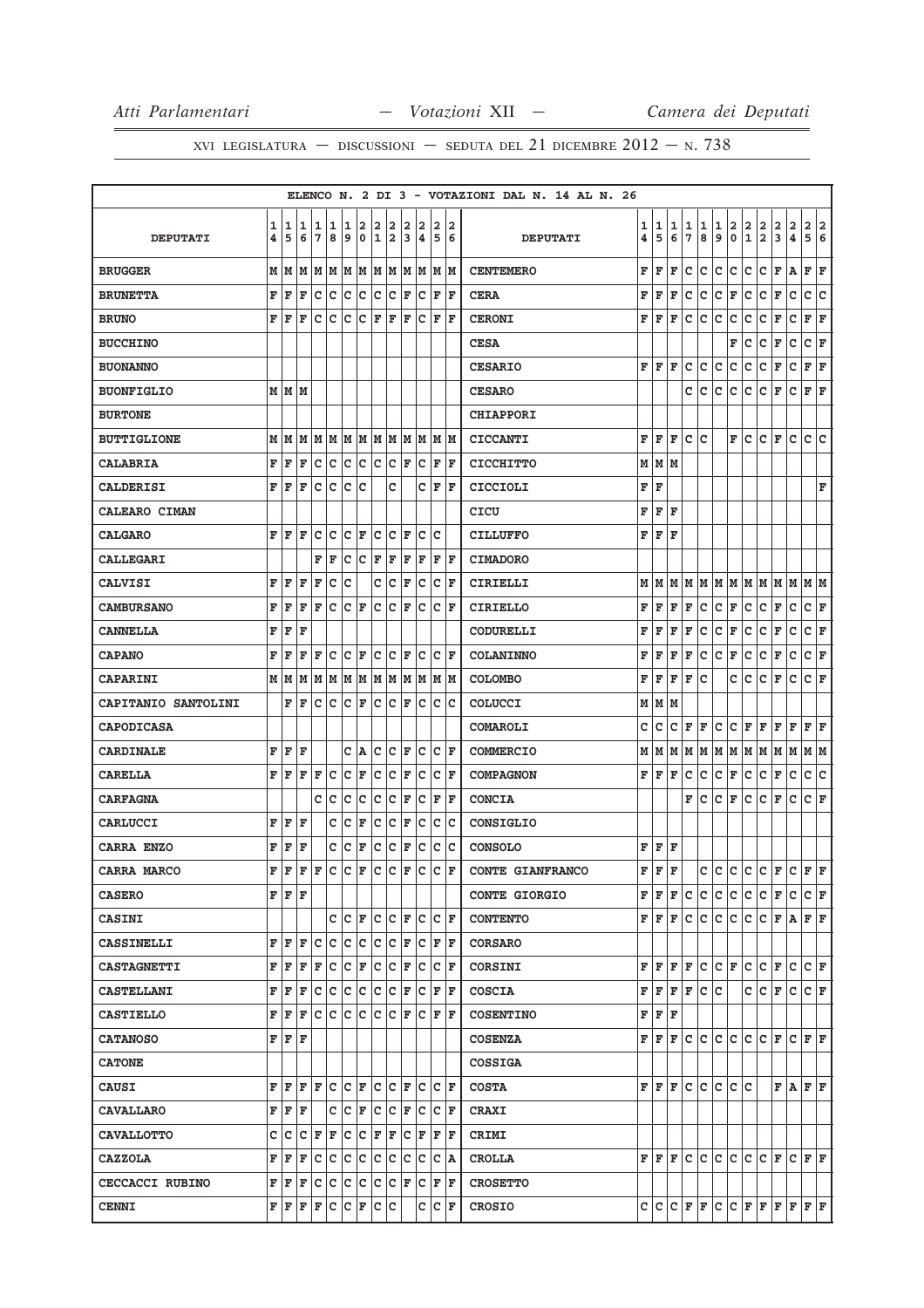|                     |        |                |                                                                                                                                                                                                                                                  |        |              |             |     |                                                |           |     |                                                                                                                    |                      |                                                     |   | ELENCO N. 2 DI 3 - VOTAZIONI DAL N. 14 AL N. 26 |                         |             |        |               |                                   |                                       |                                   |                                                              |                      |                                                                                                                                                                                                                                                                                                                                                                                                                                                                                            |               |                                      |     |
|---------------------|--------|----------------|--------------------------------------------------------------------------------------------------------------------------------------------------------------------------------------------------------------------------------------------------|--------|--------------|-------------|-----|------------------------------------------------|-----------|-----|--------------------------------------------------------------------------------------------------------------------|----------------------|-----------------------------------------------------|---|-------------------------------------------------|-------------------------|-------------|--------|---------------|-----------------------------------|---------------------------------------|-----------------------------------|--------------------------------------------------------------|----------------------|--------------------------------------------------------------------------------------------------------------------------------------------------------------------------------------------------------------------------------------------------------------------------------------------------------------------------------------------------------------------------------------------------------------------------------------------------------------------------------------------|---------------|--------------------------------------|-----|
| <b>DEPUTATI</b>     | 1<br>4 | 1<br>5         | 1<br>6                                                                                                                                                                                                                                           | 1<br>7 | 1<br>8       | 1<br>9      |     | $\begin{bmatrix} 2 & 2 \\ 0 & 1 \end{bmatrix}$ |           |     | $\begin{array}{ c c c }\n2 & 2 & 2 \\ 2 & 3 & 4\n\end{array}$                                                      |                      | $\begin{array}{ c c }\n2 & 2 \\ 5 & 6\n\end{array}$ |   | <b>DEPUTATI</b>                                 | 1<br>4                  | 1<br>5      | 1<br>6 | $\frac{1}{7}$ | 1<br>8                            | $\begin{array}{c} 1 \\ 9 \end{array}$ | $\frac{2}{0}$                     | $\left  \begin{smallmatrix} 2 \ 1 \end{smallmatrix} \right $ | $\frac{2}{2}$        | $\mathbf{2}$<br>$\overline{3}$                                                                                                                                                                                                                                                                                                                                                                                                                                                             | $\frac{2}{4}$ | 2 2<br>$\overline{5}$ $\overline{6}$ |     |
| <b>CUOMO</b>        | F      | İF             | F                                                                                                                                                                                                                                                |        |              |             |     |                                                |           |     |                                                                                                                    |                      | CF                                                  |   | DI VIRGILIO                                     | F                       | F           | F      | c             | c                                 | c                                     | c                                 | c                                                            | lc.                  | F                                                                                                                                                                                                                                                                                                                                                                                                                                                                                          | c             | F F                                  |     |
| <b>CUPERLO</b>      |        |                |                                                                                                                                                                                                                                                  |        |              |             |     |                                                |           |     |                                                                                                                    |                      |                                                     |   | DI VIZIA                                        | c                       | lc.         |        |               | $C$ $F$ $F$                       | lF.                                   |                                   |                                                              |                      | C F F A F                                                                                                                                                                                                                                                                                                                                                                                                                                                                                  |               | F F                                  |     |
| <b>D'ALEMA</b>      |        | м   м   м      |                                                                                                                                                                                                                                                  |        |              |             |     |                                                |           |     |                                                                                                                    |                      |                                                     |   | <b>DONADI</b>                                   |                         |             |        |               |                                   |                                       |                                   |                                                              |                      |                                                                                                                                                                                                                                                                                                                                                                                                                                                                                            |               |                                      |     |
| <b>D'ALESSANDRO</b> |        |                |                                                                                                                                                                                                                                                  |        |              |             |     |                                                |           |     |                                                                                                                    |                      |                                                     |   | <b>DOZZO</b>                                    | c                       | c           |        |               | $ C $ $\mathbf{F}$ $ \mathbf{F} $ |                                       |                                   |                                                              |                      | C C F F F F F F F                                                                                                                                                                                                                                                                                                                                                                                                                                                                          |               |                                      |     |
| DAL LAGO            |        | мIм            | lм                                                                                                                                                                                                                                               | F      | l F          |             |     | C C F F                                        |           | lF. | lF.                                                                                                                | ١F                   |                                                     |   | <b>DUILIO</b>                                   | F                       | $F$ $F$ $F$ |        |               | c                                 | c c                                   |                                   | c c                                                          |                      | F                                                                                                                                                                                                                                                                                                                                                                                                                                                                                          | lc.           | C F                                  |     |
| DAL MORO            |        |                |                                                                                                                                                                                                                                                  | F      | c            | c           | F   |                                                | C C F     |     | lc                                                                                                                 |                      | $ {\bf C}  {\bf F} $                                |   | <b>DUSSIN</b>                                   | c                       | c           |        |               | $ C $ $\mathbf{F}$ $ \mathbf{F} $ | c                                     | $ C $ $\mathbf{F}$ $ \mathbf{F} $ |                                                              |                      | F                                                                                                                                                                                                                                                                                                                                                                                                                                                                                          | F             | F                                    | F   |
| <b>DAMIANO</b>      | F      | ΙF             | F                                                                                                                                                                                                                                                | F      | c            | c           | F   | c                                              | c         | F   | Iс                                                                                                                 |                      | $ C $ F                                             |   | <b>ESPOSITO</b>                                 | F                       | F           | F      |               |                                   |                                       |                                   |                                                              |                      |                                                                                                                                                                                                                                                                                                                                                                                                                                                                                            |               |                                      |     |
| D'AMICO             | c      | c              | C                                                                                                                                                                                                                                                | F      | F            | с           |     |                                                | C F F F   |     | F                                                                                                                  | F                    | ΙF                                                  |   | <b>EVANGELISTI</b>                              | c                       |             | c      |               |                                   |                                       |                                   |                                                              |                      |                                                                                                                                                                                                                                                                                                                                                                                                                                                                                            |               |                                      |     |
| D'ANNA              | F      | F              | F                                                                                                                                                                                                                                                | c      | $\mathbf{C}$ | c           |     |                                                |           |     | C                                                                                                                  |                      | F F                                                 |   | <b>FABBRI</b>                                   | F                       | F           | F      | F             | c                                 | $ {\bf C}  {\bf F} $                  |                                   |                                                              | $ C C $ $\mathbf{F}$ |                                                                                                                                                                                                                                                                                                                                                                                                                                                                                            | lc.           | $ {\bf C}  {\bf F} $                 |     |
| <b>D'ANTONA</b>     | F      | F              | F                                                                                                                                                                                                                                                | F      | c            |             | C F |                                                | $ C C $ F |     | lc.                                                                                                                |                      | $ {\bf C}  {\bf F} $                                |   | <b>FABI</b>                                     | c                       | c           | c      | F             | F                                 | c                                     | C F F                             |                                                              |                      | F                                                                                                                                                                                                                                                                                                                                                                                                                                                                                          | lF.           | $\bf F \,   \bf F$                   |     |
| <b>D'ANTONI</b>     |        |                |                                                                                                                                                                                                                                                  |        |              |             |     |                                                |           |     |                                                                                                                    |                      |                                                     |   | <b>FADDA</b>                                    |                         |             |        |               |                                   |                                       |                                   |                                                              |                      |                                                                                                                                                                                                                                                                                                                                                                                                                                                                                            |               |                                      |     |
| DE ANGELIS          | F      | F              | l F                                                                                                                                                                                                                                              |        |              |             |     |                                                |           |     |                                                                                                                    |                      |                                                     |   | <b>FAENZI</b>                                   | $\overline{\mathbf{F}}$ | F           | F      | c             | c                                 |                                       | c c c c                           |                                                              |                      | F                                                                                                                                                                                                                                                                                                                                                                                                                                                                                          | c             | $\mathbf{F} \mathbf{F}$              |     |
| DE BIASI            | F      | F              | F                                                                                                                                                                                                                                                | F      | c            |             |     |                                                | C F C C F |     | lc.                                                                                                                |                      | C F                                                 |   | <b>FALLICA</b>                                  | F                       | F           | l F    | c             | lc.                               | c                                     | c                                 | c                                                            | c                    | F                                                                                                                                                                                                                                                                                                                                                                                                                                                                                          | c             | F                                    | lc. |
| DE CAMILLIS         | F      | F              | F                                                                                                                                                                                                                                                |        |              | C C C C A F |     |                                                |           |     |                                                                                                                    |                      | $C$ $F$ $F$                                         |   | <b>FARINA GIANNI</b>                            | F                       | F           | F      | F             | c                                 | $ {\tt C}\, $ F                       |                                   | c.                                                           | c                    | F                                                                                                                                                                                                                                                                                                                                                                                                                                                                                          | $\mathtt{C}$  | C F                                  |     |
| DE CORATO           | A      | A              | А                                                                                                                                                                                                                                                |        |              |             |     |                                                |           | C F |                                                                                                                    | $ {\bf C}  {\bf F} $ | ١F                                                  |   | <b>FARINA RENATO</b>                            | F                       | F           | F      | $\mathtt{C}$  | c                                 | c                                     |                                   | c                                                            | c                    | lc.                                                                                                                                                                                                                                                                                                                                                                                                                                                                                        | F             | F                                    | F   |
| DE GIROLAMO         | F      | F              | F                                                                                                                                                                                                                                                | c      | c            | c           | c   |                                                | $ C C $ F |     |                                                                                                                    |                      | $C$ $F$ $F$                                         |   | <b>FARINA COSCIONI</b>                          | F                       | F           | F      | F             | c                                 | $ {\bf C}  {\bf F} $                  |                                   | lc.                                                          | c                    | F                                                                                                                                                                                                                                                                                                                                                                                                                                                                                          | $\mathtt{C}$  | c                                    | lc. |
| <b>DELFINO</b>      | F      | F              | F                                                                                                                                                                                                                                                |        | с            | c           | F   | c                                              | c         | F   |                                                                                                                    |                      | $ C $ $\triangle$ $ C $                             |   | <b>FARINONE</b>                                 | F                       | l F         | F      | F             | lc.                               | c                                     | lc.                               | lc.                                                          | lc.                  | c                                                                                                                                                                                                                                                                                                                                                                                                                                                                                          | c             | $ C $ F                              |     |
| DELLA VEDOVA        | M      | M              | M                                                                                                                                                                                                                                                | lc.    | c            | c           | F   |                                                | $ c c _F$ |     |                                                                                                                    |                      | $ c c $ A                                           |   | <b>FAVA</b>                                     |                         |             |        |               |                                   |                                       |                                   |                                                              |                      |                                                                                                                                                                                                                                                                                                                                                                                                                                                                                            |               |                                      |     |
| <b>DELL'ELCE</b>    | F      | F              | F                                                                                                                                                                                                                                                |        |              |             |     |                                                |           |     |                                                                                                                    |                      |                                                     |   | <b>FAVIA</b>                                    |                         |             |        |               |                                   |                                       |                                   |                                                              |                      |                                                                                                                                                                                                                                                                                                                                                                                                                                                                                            |               |                                      |     |
| DEL TENNO           | F      | ΙF             | F                                                                                                                                                                                                                                                | c      | c            |             |     |                                                |           |     | C C C F C F F                                                                                                      |                      |                                                     |   | <b>FEDI</b>                                     |                         |             |        |               |                                   |                                       |                                   |                                                              |                      |                                                                                                                                                                                                                                                                                                                                                                                                                                                                                            |               |                                      |     |
| DE LUCA             | F      | F              | ΙF                                                                                                                                                                                                                                               |        |              |             |     |                                                |           |     |                                                                                                                    |                      |                                                     |   | <b>FEDRIGA</b>                                  |                         |             |        |               |                                   |                                       |                                   |                                                              |                      |                                                                                                                                                                                                                                                                                                                                                                                                                                                                                            |               |                                      |     |
| DE MICHELI          |        |                |                                                                                                                                                                                                                                                  |        |              |             |     |                                                |           |     |                                                                                                                    |                      |                                                     | F | <b>FERRANTI</b>                                 |                         | FFF         |        |               |                                   |                                       |                                   | c                                                            | lc.                  | F                                                                                                                                                                                                                                                                                                                                                                                                                                                                                          | $\mathbf{C}$  | C F                                  |     |
| DE NICHILO RIZZOLI  |        | F F F          |                                                                                                                                                                                                                                                  |        |              |             |     |                                                |           |     |                                                                                                                    |                      |                                                     |   | <b>FERRARI</b>                                  |                         |             |        | F             | lc.                               | $ C $ F                               |                                   | c.                                                           | c                    | F                                                                                                                                                                                                                                                                                                                                                                                                                                                                                          | c             | $ c _{\mathbf{F}}$                   |     |
| DE PASQUALE         |        |                |                                                                                                                                                                                                                                                  | F      | c            |             |     |                                                |           |     | $ {\mathbf C}\, {\mathbf F}\, {\mathbf C}\, {\mathbf C}\, {\mathbf F}\, {\mathbf C}\, {\mathbf C}\, {\mathbf F}\,$ |                      |                                                     |   | <b>FIANO</b>                                    |                         |             |        | F             | c                                 | C F                                   |                                   | lc.                                                          | lc.                  | lF.                                                                                                                                                                                                                                                                                                                                                                                                                                                                                        | c             | $ {\bf C}  {\bf F} $                 |     |
| DE POLI             |        |                |                                                                                                                                                                                                                                                  |        |              |             |     |                                                |           |     |                                                                                                                    |                      |                                                     |   | <b>FIORIO</b>                                   |                         |             |        |               |                                   |                                       |                                   |                                                              |                      |                                                                                                                                                                                                                                                                                                                                                                                                                                                                                            |               |                                      |     |
| <b>DESIDERATI</b>   | C.     | $ \mathsf{c} $ | lc                                                                                                                                                                                                                                               |        |              |             |     |                                                |           |     |                                                                                                                    |                      |                                                     |   | $C F F F F F F $ FIORONI                        | F.                      | F.          | F      |               |                                   |                                       |                                   |                                                              |                      | $ c c _F c c c c c _F$                                                                                                                                                                                                                                                                                                                                                                                                                                                                     |               |                                      |     |
| DE TORRE            | F      |                |                                                                                                                                                                                                                                                  | F F    |              | C C F       |     |                                                |           |     | C F C C F                                                                                                          |                      |                                                     |   | <b>FITTO</b>                                    |                         |             |        |               |                                   |                                       |                                   |                                                              |                      |                                                                                                                                                                                                                                                                                                                                                                                                                                                                                            |               |                                      |     |
| DI BIAGIO           |        |                |                                                                                                                                                                                                                                                  |        |              |             |     |                                                |           |     | c c c F c c F c c F                                                                                                |                      |                                                     |   | FLUVI                                           |                         |             |        |               | F F F F C C                       |                                       |                                   |                                                              |                      | C C F C C F                                                                                                                                                                                                                                                                                                                                                                                                                                                                                |               |                                      |     |
| DI CAGNO ABBRESCIA  |        |                |                                                                                                                                                                                                                                                  |        |              |             |     |                                                |           |     |                                                                                                                    |                      |                                                     |   | <b>FOGLIARDI</b>                                |                         |             |        |               |                                   |                                       |                                   |                                                              |                      | $\mathbf{F} \left[ \mathbf{F} \left  \mathbf{F} \right. \right  \mathbf{F} \left  \mathbf{C} \left. \right  \mathbf{C} \left. \right  \mathbf{F} \left. \right  \mathbf{C} \left. \right  \mathbf{F} \left. \right  \mathbf{C} \left. \right  \mathbf{F} \right]$                                                                                                                                                                                                                          |               |                                      |     |
| DI CATERINA         |        |                | $\mathbf{F} \,   \, \mathbf{F} \,   \, \mathbf{F} \,   \, \mathbf{C} \,   \, \mathbf{C} \,   \, \mathbf{C} \,   \, \mathbf{C} \,   \, \mathbf{C} \,   \, \mathbf{F} \,   \, \mathbf{C} \,   \, \mathbf{F} \,   \, \mathbf{F} \,   \, \mathbf{F}$ |        |              |             |     |                                                |           |     |                                                                                                                    |                      |                                                     |   | FOGLIATO                                        |                         |             |        |               |                                   |                                       |                                   |                                                              |                      | $C C C F F C C F F F F F F F F$                                                                                                                                                                                                                                                                                                                                                                                                                                                            |               |                                      |     |
| <b>DI CENTA</b>     |        |                |                                                                                                                                                                                                                                                  |        |              |             |     |                                                |           |     |                                                                                                                    |                      |                                                     |   | <b>FOLLEGOT</b>                                 |                         |             |        |               |                                   |                                       |                                   |                                                              |                      |                                                                                                                                                                                                                                                                                                                                                                                                                                                                                            |               |                                      |     |
| DI GIUSEPPE         |        |                |                                                                                                                                                                                                                                                  |        |              |             |     |                                                |           |     |                                                                                                                    |                      |                                                     |   | <b>FONTANA GREGORIO</b>                         |                         |             |        |               |                                   |                                       |                                   |                                                              |                      | MMMCCCCCCCCFFFF                                                                                                                                                                                                                                                                                                                                                                                                                                                                            |               |                                      |     |
| <b>DIMA</b>         |        |                |                                                                                                                                                                                                                                                  |        |              |             |     |                                                |           |     |                                                                                                                    |                      |                                                     |   | FONTANA VINCENZO ANTO.                          |                         |             |        |               |                                   |                                       |                                   |                                                              |                      |                                                                                                                                                                                                                                                                                                                                                                                                                                                                                            |               |                                      |     |
| <b>D'INCECCO</b>    |        |                |                                                                                                                                                                                                                                                  |        |              |             |     |                                                |           |     |                                                                                                                    |                      |                                                     |   | $F F F F C C F C F C F C F $ FONTANELLI         |                         |             |        |               |                                   |                                       |                                   |                                                              |                      | ${\bf F}$ $\bf F$ $\bf F$ $\bf F$ $\bf C$ $\bf C$ $\bf F$ $\bf C$ $\bf C$ $\bf F$ $\bf C$ $\bf C$ $\bf F$                                                                                                                                                                                                                                                                                                                                                                                  |               |                                      |     |
| DIONISI             |        |                | ${\bf F}$ $\bf F$ $\bf F$ $\bf C$ $\bf C$ $\bf C$ $\bf F$ $\bf C$ $\bf C$ $\bf F$ $\bf C$ $\bf C$ $\bf C$                                                                                                                                        |        |              |             |     |                                                |           |     |                                                                                                                    |                      |                                                     |   | <b>FORCIERI</b>                                 |                         |             |        |               |                                   |                                       |                                   |                                                              |                      |                                                                                                                                                                                                                                                                                                                                                                                                                                                                                            |               |                                      |     |
| <b>DI PIETRO</b>    |        | c  c           | Iс                                                                                                                                                                                                                                               |        |              |             |     |                                                |           |     | F F F F F                                                                                                          |                      |                                                     |   | <b>FORCOLIN</b>                                 |                         |             |        |               |                                   |                                       |                                   |                                                              |                      | $C  C   C   F   F   C   C   F   F   F   F   F   F $                                                                                                                                                                                                                                                                                                                                                                                                                                        |               |                                      |     |
| D'IPPOLITO VITALE   |        |                | F F F C C C F C C F C C C                                                                                                                                                                                                                        |        |              |             |     |                                                |           |     |                                                                                                                    |                      |                                                     |   | <b>FORMICHELLA</b>                              |                         |             |        |               |                                   |                                       |                                   |                                                              |                      | F F F C C C C C C F C F F F                                                                                                                                                                                                                                                                                                                                                                                                                                                                |               |                                      |     |
| DI STANISLAO        |        | c c            | lc.                                                                                                                                                                                                                                              | F      | c            |             |     |                                                |           |     | C F C C F C C C                                                                                                    |                      |                                                     |   | <b>FORMISANO ANIELLO</b>                        |                         |             |        |               |                                   |                                       |                                   |                                                              |                      | $M$   $M$   $M$   $M$   $M$   $M$   $M$   $M$   $M$   $M$                                                                                                                                                                                                                                                                                                                                                                                                                                  |               | MM                                   |     |
| <b>DISTASO</b>      |        |                | ${\bf F}$ $\bf F$ $\bf F$                                                                                                                                                                                                                        | lc.    | $\mathbf{C}$ | c           |     |                                                |           |     |                                                                                                                    |                      |                                                     |   | <b>FORMISANO ANNA TERESA</b>                    |                         |             |        |               |                                   |                                       |                                   |                                                              |                      | $\mathbf{F} \left  \mathbf{F} \right. \left  \mathbf{C} \right. \left  \mathbf{C} \right. \left  \mathbf{C} \right. \left  \mathbf{F} \right. \left  \mathbf{C} \right. \left  \mathbf{C} \right. \left  \mathbf{F} \right. \left  \mathbf{C} \right. \left  \mathbf{C} \right. \left  \mathbf{F} \right. \left  \mathbf{C} \right. \left  \mathbf{F} \right. \left  \mathbf{C} \right. \left  \mathbf{F} \right. \left  \mathbf{C} \right. \left  \mathbf{F} \right. \left  \mathbf{C} \$ |               |                                      |     |
| <b>DIVELLA</b>      |        |                |                                                                                                                                                                                                                                                  |        |              |             |     |                                                |           |     |                                                                                                                    |                      |                                                     |   | FOTI ANTONINO                                   |                         |             |        |               |                                   |                                       |                                   |                                                              | F F F C C C C C C F  |                                                                                                                                                                                                                                                                                                                                                                                                                                                                                            |               | F F                                  |     |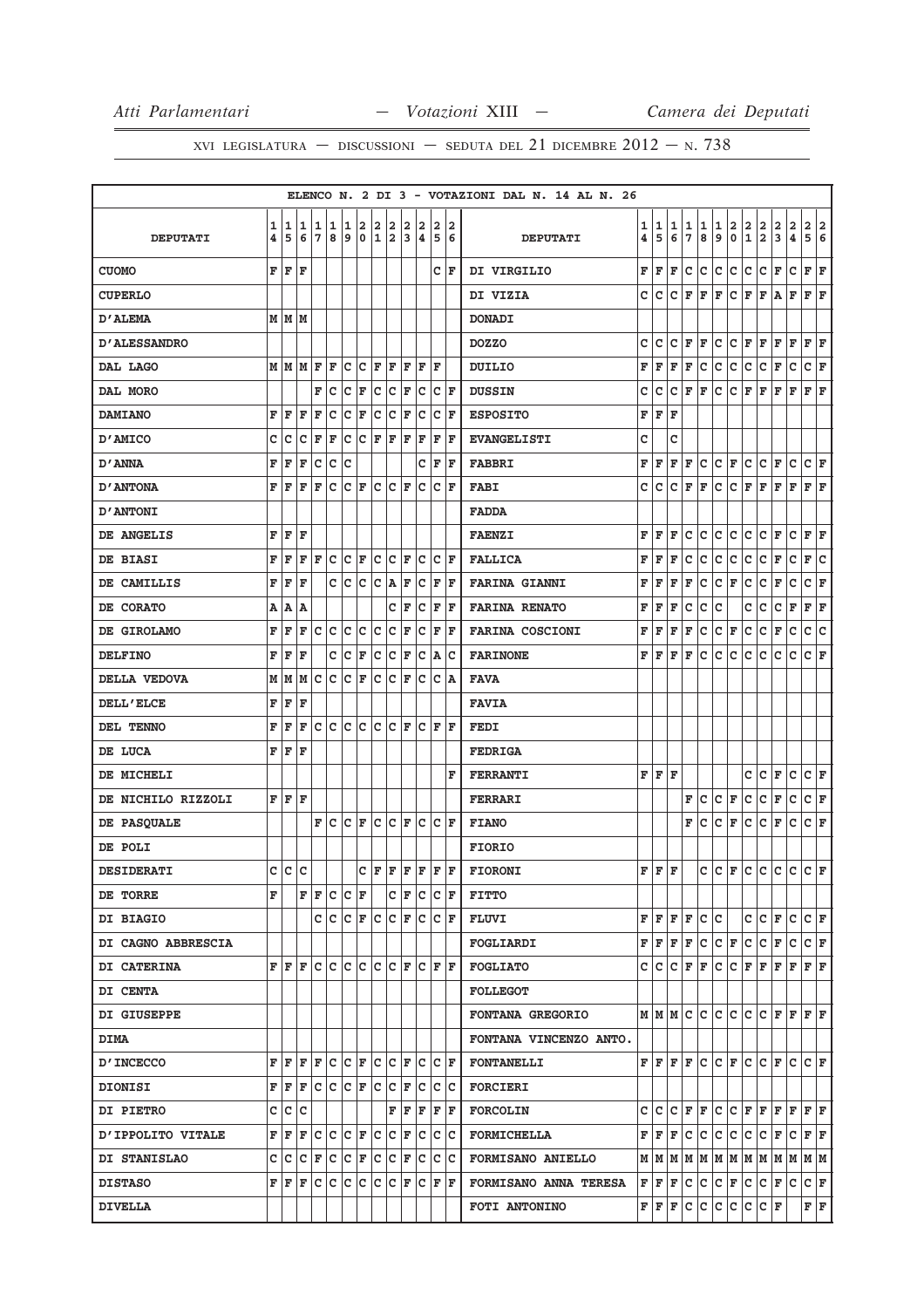|                          |   |    |       |             |     |       |     |     |                      |     |                                                                                                                                                                                                                                                                                                                                                                                                                                                                                            |    |                                   |    | ELENCO N. 2 DI 3 - VOTAZIONI DAL N. 14 AL N. 26 |   |             |    |               |               |              |               |               |                         |               |                               |                                       |                         |
|--------------------------|---|----|-------|-------------|-----|-------|-----|-----|----------------------|-----|--------------------------------------------------------------------------------------------------------------------------------------------------------------------------------------------------------------------------------------------------------------------------------------------------------------------------------------------------------------------------------------------------------------------------------------------------------------------------------------------|----|-----------------------------------|----|-------------------------------------------------|---|-------------|----|---------------|---------------|--------------|---------------|---------------|-------------------------|---------------|-------------------------------|---------------------------------------|-------------------------|
|                          | 1 | 1  | 1     | 1           | 1   | 1     | 2   | 2   | 2                    | 2   | 2                                                                                                                                                                                                                                                                                                                                                                                                                                                                                          | 2  |                                   | 2  |                                                 | 1 | 1           | 1  |               |               | $\mathbf{1}$ |               |               |                         |               |                               |                                       | $\overline{\mathbf{2}}$ |
| <b>DEPUTATI</b>          | 4 | 5  | 6     | 7           | 8   | 9     |     |     | 0 1 2                | 3   | 14                                                                                                                                                                                                                                                                                                                                                                                                                                                                                         | 5  | 6                                 |    | <b>DEPUTATI</b>                                 | 4 | 5           | 6  | $\frac{1}{7}$ | $\frac{1}{8}$ | 9            | $\frac{2}{0}$ | $\frac{2}{1}$ | $\frac{2}{2}$           | $\frac{2}{3}$ | $\frac{2}{4}$                 | $\begin{array}{c} 2 \\ 5 \end{array}$ | 6                       |
| <b>FOTI TOMMASO</b>      | F | F  | F     |             |     |       |     |     | C C C F              |     |                                                                                                                                                                                                                                                                                                                                                                                                                                                                                            |    | C F F                             |    | <b>GOISIS</b>                                   | c | c           | c  | F             | F             | c            | c             | F             | F                       | F             | F                             | F                                     | ΙF                      |
| <b>FRANCESCHINI</b>      |   | МM | lм    |             |     |       |     |     |                      |     |                                                                                                                                                                                                                                                                                                                                                                                                                                                                                            |    |                                   |    | <b>GOLFO</b>                                    |   |             |    | $\mathbf C$   | с             | с            | c             | с             | c                       | F             | c                             | F F                                   |                         |
| <b>FRASSINETTI</b>       | F | F  | F     |             |     |       | c c | c   | ΙF                   | F   | lF                                                                                                                                                                                                                                                                                                                                                                                                                                                                                         | F  | ١F                                |    | <b>GOTTARDO</b>                                 | F | F           | F  | c             | с             | с            | с             | F             | с                       | F             | с                             | F                                     | F                       |
| <b>FRATTINI</b>          | F | F  | F     |             |     |       | с   | c   | c                    | F   |                                                                                                                                                                                                                                                                                                                                                                                                                                                                                            |    | C F F                             |    | GOZI                                            | F | F           | F  | F             | с             | с            | F             | с             | с                       | F             | c                             | C F                                   |                         |
| <b>FRONER</b>            | F | F  | F     | F           | F   | c     | F   | c   | c                    | F   | c                                                                                                                                                                                                                                                                                                                                                                                                                                                                                          |    | $ c _F$                           |    | <b>GRANATA</b>                                  |   |             |    | F             | F             | F            | F             | F             | F                       | F             | $\mathbf F$                   | c                                     | c                       |
| <b>FUCCI</b>             | F | F  | F     | c           | C   | c c   |     |     | c c                  | F   | lc                                                                                                                                                                                                                                                                                                                                                                                                                                                                                         | F  | ΙF                                |    | <b>GRASSANO</b>                                 |   |             |    |               |               |              |               |               |                         |               |                               |                                       |                         |
| <b>FUGATTI</b>           | c | c  | с     | F           | F   | c     | c   | F   | ΙF                   |     | F                                                                                                                                                                                                                                                                                                                                                                                                                                                                                          |    | F F                               |    | <b>GRASSI</b>                                   | F | F           | F  | F             | c             | с            | F             | с             | c                       | F             | c                             | C F                                   |                         |
| <b>GAGLIONE</b>          |   |    |       |             |     |       |     |     |                      |     |                                                                                                                                                                                                                                                                                                                                                                                                                                                                                            |    |                                   |    | <b>GRAZIANO</b>                                 | F | F           | F  | F             | с             | c            | F             | c             | c                       | F             | c                             | C F                                   |                         |
| <b>GALATI</b>            |   |    |       |             |     |       |     |     |                      |     |                                                                                                                                                                                                                                                                                                                                                                                                                                                                                            |    |                                   |    | GRIMALDI                                        |   |             |    |               |               |              |               |               |                         |               |                               |                                       |                         |
| <b>GALLETTI</b>          | F | F  | F     |             | c   | c     | F   | c   | Iс                   | F   | c                                                                                                                                                                                                                                                                                                                                                                                                                                                                                          |    |                                   | Ιc | GRIMOLDI                                        |   |             |    |               |               |              |               |               |                         |               |                               |                                       |                         |
| GALLI                    | F | F  | F     | с           | F   | c     | c   |     | $ {\bf C}  {\bf F} $ | F   |                                                                                                                                                                                                                                                                                                                                                                                                                                                                                            |    | C F F                             |    | <b>GUZZANTI</b>                                 |   | MMM         |    |               |               |              |               |               |                         |               |                               |                                       |                         |
| <b>GARAGNANI</b>         | F | F  | F     | c           | c   | c     | c   | c   | c                    | F   | c                                                                                                                                                                                                                                                                                                                                                                                                                                                                                          | F  | ΙF                                |    | <b>HOLZMANN</b>                                 | F | $\mathbf F$ | F  |               |               |              |               |               |                         |               |                               |                                       |                         |
| <b>GARAVINI</b>          | F | F  | F     | F           | C   | C     | F   | c   | c                    | ΙF  | lc                                                                                                                                                                                                                                                                                                                                                                                                                                                                                         |    | $ {\bf C}  {\bf F} $              |    | <b>IANNACCONE</b>                               | c | c           | C  |               |               |              |               |               |                         |               |                               |                                       |                         |
| <b>GAROFALO</b>          | F | F  | F     | с           | c   | c     | c   |     | c c                  | ΙF  |                                                                                                                                                                                                                                                                                                                                                                                                                                                                                            |    | $C$ $F$ $F$                       |    | <b>IANNARILLI</b>                               |   |             |    | А             | Α             | А            | F             |               | F A                     | A             | Α                             | F F                                   |                         |
| <b>GAROFANI</b>          | F | F  | F     | F           | c   | c     | ΙF  | lc. | Iс                   | ١F  | lc                                                                                                                                                                                                                                                                                                                                                                                                                                                                                         | lc | ΙF                                |    | <b>IANNUZZI</b>                                 | F | F           | F  | F             | Α             | c            | F             | c             | c                       | F             | F                             | C F                                   |                         |
| <b>GASBARRA</b>          |   |    |       |             |     |       |     |     |                      |     |                                                                                                                                                                                                                                                                                                                                                                                                                                                                                            |    |                                   |    | <b>IAPICCA</b>                                  |   |             |    |               |               |              |               |               |                         |               |                               |                                       |                         |
| <b>GATTI</b>             | F | F  | F     | F           | с   | с     | F   | c   | Iс                   | F   | Iс                                                                                                                                                                                                                                                                                                                                                                                                                                                                                         |    | $ {\bf C}  {\bf F} $              |    | <b>ISIDORI</b>                                  |   |             |    |               |               |              |               |               |                         |               |                               |                                       |                         |
| <b>GAVA</b>              |   |    |       | c           | c   | c     | F   |     | c c                  | F   | ∣c                                                                                                                                                                                                                                                                                                                                                                                                                                                                                         |    | $ C $ F                           |    | <b>JANNONE</b>                                  | F | F           | F  |               |               |              |               |               |                         |               |                               |                                       |                         |
| <b>GELMINI</b>           | F | ΙF | F     | c           | c   | c     | c.  |     | C C F                |     |                                                                                                                                                                                                                                                                                                                                                                                                                                                                                            |    | $ C $ $\mathbf{F}$ $ \mathbf{F} $ |    | <b>LABOCCETTA</b>                               | F | F           | F  | с             | c             | c            | c             | c             | c                       | F             | c                             | F F                                   |                         |
| <b>GENOVESE</b>          |   |    |       |             |     |       |     |     |                      |     |                                                                                                                                                                                                                                                                                                                                                                                                                                                                                            |    |                                   |    | <b>LAFFRANCO</b>                                | F | $\mathbf F$ | F  |               |               |              |               |               |                         |               |                               |                                       |                         |
| <b>GENTILONI SILVERI</b> |   | FF | F     |             |     | C C F |     |     |                      | C F |                                                                                                                                                                                                                                                                                                                                                                                                                                                                                            |    | $ C C $ F                         |    | LA FORGIA                                       |   |             |    | F             | c             | с            | Α             | с             | c                       | Α             | c                             | C F                                   |                         |
| <b>GHEDINI</b>           |   |    |       |             |     |       |     |     |                      |     |                                                                                                                                                                                                                                                                                                                                                                                                                                                                                            |    |                                   |    | LAGANA' FORTUGNO                                | F | F           | F  | F             | с             | с            | F             | F             | с                       | F             | с                             | CF                                    |                         |
| <b>GHIGLIA</b>           |   |    |       |             | C C |       |     |     | $ c c c c _F$        |     |                                                                                                                                                                                                                                                                                                                                                                                                                                                                                            |    | C F F                             |    | <b>LAINATI</b>                                  | F | F           | F  | с             | с             | Α            | Α             | Α             | Α                       | Α             | Α                             | F F                                   |                         |
| <b>GHIZZONI</b>          | F | F  | F     | F           | с   | с     | F   | c   | c                    | F   | Iс                                                                                                                                                                                                                                                                                                                                                                                                                                                                                         |    | $ {\bf C}  {\bf F} $              |    | LA LOGGIA                                       | М | М           | М  | М             | М             | М            | М             | М             | M                       | M M           |                               | MM                                    |                         |
| <b>GIACHETTI</b>         | F | F  | F     | F           | C   | c     | F   | c   | c                    | F   | c                                                                                                                                                                                                                                                                                                                                                                                                                                                                                          |    | $ c _F$                           |    | <b>LA MALFA</b>                                 | F | F           | F  |               |               |              |               |               |                         |               |                               |                                       |                         |
| <b>GIACOMELLI</b>        | F | F  | F     |             |     |       |     |     |                      |     |                                                                                                                                                                                                                                                                                                                                                                                                                                                                                            |    |                                   |    | <b>LAMORTE</b>                                  | M | M           |    |               |               |              |               |               |                         |               | IM IM IM IM IM IM IM IM IM IM |                                       |                         |
| <b>GIACOMONI</b>         |   |    |       |             |     |       |     |     |                      |     |                                                                                                                                                                                                                                                                                                                                                                                                                                                                                            |    |                                   |    | <b>LANDOLFI</b>                                 |   | FF          | F  |               |               |              | c             | с             |                         | C F A         |                               | FF                                    |                         |
| <b>GIAMMANCO</b>         |   |    | F F F |             |     |       |     |     |                      |     | C C C C F C F F F                                                                                                                                                                                                                                                                                                                                                                                                                                                                          |    |                                   |    | <b>LANZARIN</b>                                 |   | C C         |    | C F F         |               | c            | c             |               | F F                     | F F           |                               | F F                                   |                         |
| <b>GIANNI</b>            |   |    | F F F |             |     |       |     |     |                      |     |                                                                                                                                                                                                                                                                                                                                                                                                                                                                                            |    |                                   |    | <b>LANZILLOTTA</b>                              |   |             |    |               |               | сI           | F             | c             | $\mathbf{C}$            | F             | c                             | CF                                    |                         |
| <b>GIBIINO</b>           |   |    | F F F |             |     |       |     |     |                      |     |                                                                                                                                                                                                                                                                                                                                                                                                                                                                                            |    |                                   |    | <b>LARATTA</b>                                  |   | F F F       |    |               |               |              |               |               |                         |               |                               |                                       |                         |
| <b>GIDONI</b>            | c | c  |       | $C$ $F$ $F$ |     |       |     |     |                      |     | C C F F A F F F                                                                                                                                                                                                                                                                                                                                                                                                                                                                            |    |                                   |    | <b>LA RUSSA</b>                                 |   |             |    |               |               |              |               |               |                         |               |                               |                                       |                         |
| <b>GINEFRA</b>           |   |    |       |             |     |       |     |     |                      |     | ${\bf F}   {\bf F}   {\bf F}   {\bf F}   {\bf C}   {\bf C}   {\bf F}   {\bf F}   {\bf C}   {\bf F}   {\bf C}   {\bf C}   {\bf F}$                                                                                                                                                                                                                                                                                                                                                          |    |                                   |    | <b>LAZZARI</b>                                  |   |             |    |               |               |              |               |               |                         |               |                               |                                       |                         |
| <b>GINOBLE</b>           |   | FF |       |             |     |       |     |     |                      |     | $\mathbf{F} \mathbf{F} \mathbf{C} \mathbf{C} \mathbf{F} \mathbf{C} \mathbf{F} \mathbf{C} \mathbf{F} \mathbf{C} \mathbf{F}$                                                                                                                                                                                                                                                                                                                                                                 |    |                                   |    | <b>LEHNER</b>                                   | c | c           | c. | c             | c             | c            | c             | c             | c c                     |               | C F F                         |                                       |                         |
| GIORGETTI ALBERTO        |   |    |       |             |     |       |     |     |                      |     | FFFCCCCCCCCFCFCF                                                                                                                                                                                                                                                                                                                                                                                                                                                                           |    |                                   |    | <b>LENZI</b>                                    |   | FF          | F  |               | с             | с            | F             | c             | C F                     |               | c                             | C F                                   |                         |
| GIORGETTI GIANCARLO      |   |    | C C C |             |     |       |     |     |                      |     |                                                                                                                                                                                                                                                                                                                                                                                                                                                                                            |    |                                   |    | LEO                                             | F | F           | F  |               | c             | с            | c             | c             | C F                     |               | $C$ $F$ $F$                   |                                       |                         |
| <b>GIOVANELLI</b>        |   | FF |       |             |     |       |     |     |                      |     | F F C C F F C F C C F                                                                                                                                                                                                                                                                                                                                                                                                                                                                      |    |                                   |    | <b>LEONE</b>                                    |   |             |    | т             | т             | т            | т             | т             | т                       | т             | т                             | TГ                                    |                         |
| <b>GIRLANDA</b>          |   |    |       |             |     |       |     |     |                      |     | F F F C C C C C C C C F F                                                                                                                                                                                                                                                                                                                                                                                                                                                                  |    |                                   |    | <b>LETTA</b>                                    |   |             |    |               |               |              |               |               |                         |               |                               |                                       |                         |
| <b>GIRO</b>              |   | FF | F     |             |     |       |     |     |                      |     |                                                                                                                                                                                                                                                                                                                                                                                                                                                                                            |    |                                   |    | LEVI                                            |   | FF          | F  | F             | c             | C F          |               | c             |                         | $C$ $F$ $C$   |                               | C F                                   |                         |
| GIULIETTI                |   |    |       |             |     |       |     |     |                      |     | $\mathbf{F} \left  \mathbf{F} \right. \left  \mathbf{F} \right. \left  \mathbf{F} \right. \left  \mathbf{C} \right. \left  \mathbf{F} \right. \left  \mathbf{C} \right. \left  \mathbf{C} \right. \left  \mathbf{F} \right. \left  \mathbf{C} \right. \left  \mathbf{C} \right. \left  \mathbf{F} \right. \left  \mathbf{C} \right. \left  \mathbf{F} \right. \left  \mathbf{C} \right. \left  \mathbf{F} \right. \left  \mathbf{C} \right. \left  \mathbf{F} \right. \left  \mathbf{C} \$ |    |                                   |    | LIBE'                                           |   |             |    | $\mathtt{C}$  | с             | C F          |               | $ {\rm c} $   | $ {\tt C}\, {\tt F}\, $ |               | c                             | c c                                   |                         |
| <b>GNECCHI</b>           |   |    |       |             |     |       |     |     |                      |     |                                                                                                                                                                                                                                                                                                                                                                                                                                                                                            |    |                                   |    | LISI                                            |   |             |    | с             | с             | c c          |               |               | c c                     |               | F C F F                       |                                       |                         |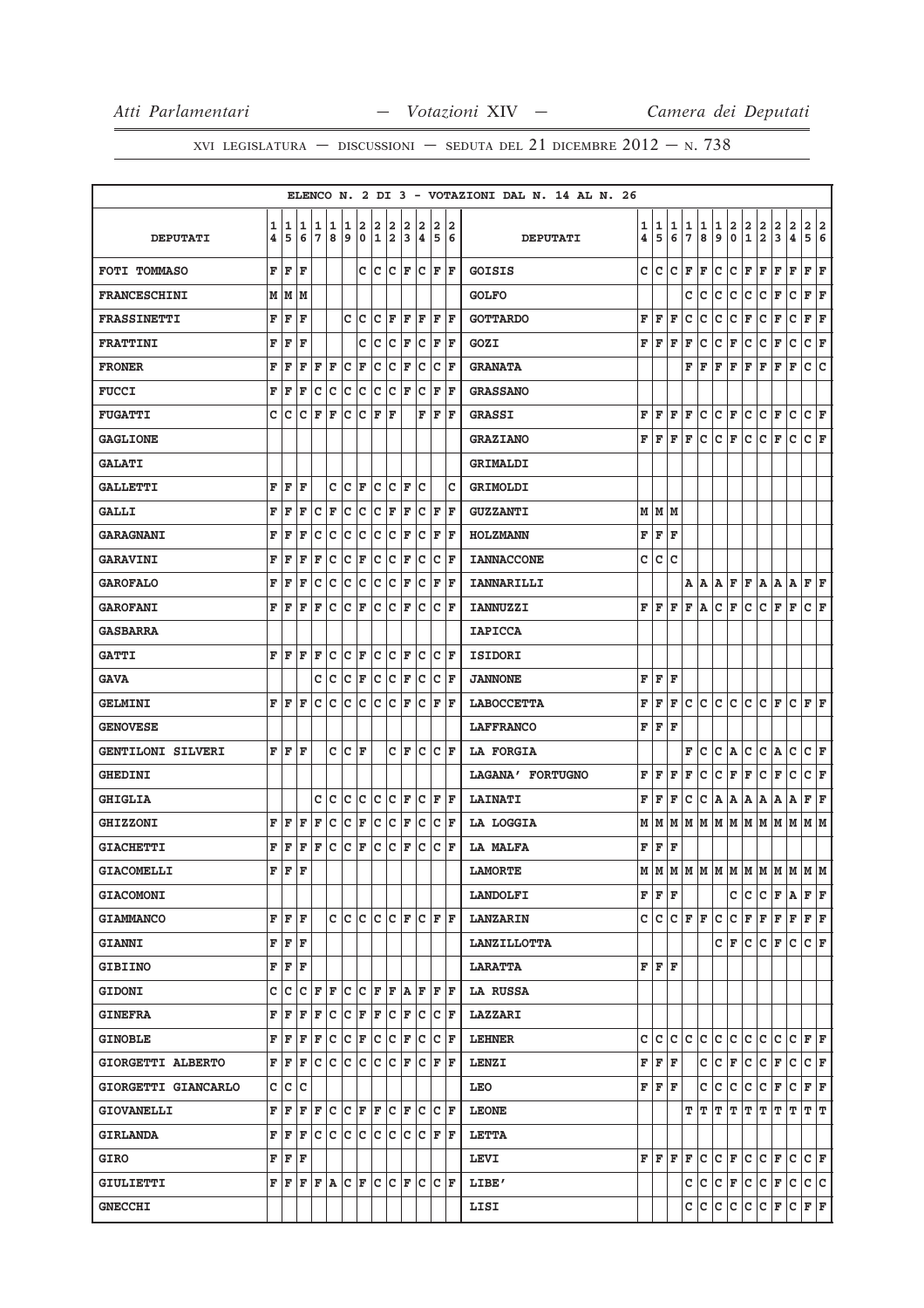|                    |        |        |                                                                                               |        |        |           |     |                   |                      |        |                              |                         |                                   |    | ELENCO N. 2 DI 3 - VOTAZIONI DAL N. 14 AL N. 26 |                              |        |        |              |        |        |               |               |                 |               |               |                                                 |              |
|--------------------|--------|--------|-----------------------------------------------------------------------------------------------|--------|--------|-----------|-----|-------------------|----------------------|--------|------------------------------|-------------------------|-----------------------------------|----|-------------------------------------------------|------------------------------|--------|--------|--------------|--------|--------|---------------|---------------|-----------------|---------------|---------------|-------------------------------------------------|--------------|
| <b>DEPUTATI</b>    | 1<br>4 | 1<br>5 | 1<br>6                                                                                        | 1<br>7 | 1<br>8 | 1<br>9    | 2   | 2<br>0 1 2        | 2                    | 2<br>3 | 2<br>14                      | $\overline{\mathbf{2}}$ | 5 6                               | 12 | <b>DEPUTATI</b>                                 | 1<br>$\overline{\mathbf{4}}$ | 1<br>5 | 1<br>6 | 1<br>7       | 1<br>8 | 1<br>9 | $\frac{2}{0}$ | $\frac{2}{1}$ | $\frac{2}{2}$   | $\frac{2}{3}$ | $\frac{2}{4}$ | $\begin{array}{c c} 2 & 2 \\ 5 & 6 \end{array}$ |              |
| <b>LOLLI</b>       | F      | F      | F                                                                                             |        |        | c  c      | lc. |                   | $ C C $ $\mathbf{F}$ |        | Ιc                           |                         | $ C $ F                           |    | <b>MARTINO ANTONIO</b>                          | F                            | F      | F      |              |        |        |               |               |                 |               |               |                                                 |              |
| <b>LOMBARDO</b>    |        | MN     |                                                                                               |        |        |           |     |                   |                      |        |                              |                         |                                   |    | MARTINO PIERDOMENICO                            | F                            | F      | F      |              | c      | c      | F             | c             | c               | F             | c             | C F                                             |              |
| LO MONTE           | F      | F      | F                                                                                             |        |        |           |     |                   |                      |        |                              |                         |                                   |    | <b>MASTROMAURO</b>                              | F                            | F      | F      |              |        |        |               |               |                 |               |               |                                                 |              |
| LO MORO            | М      | М      | М                                                                                             |        |        |           |     |                   |                      |        | MMMMMMMMMMM                  |                         |                                   |    | <b>MATTESINI</b>                                | F                            | F      | F      | F            | c      | c      | F             | c             | $\mathtt{C}$    | F             | $\mathbf C$   | C F                                             |              |
| <b>LORENZIN</b>    | F      | F      | F                                                                                             |        |        |           |     |                   |                      |        |                              |                         |                                   | F  | MAZZARELLA                                      |                              |        |        |              | c      | c      | F             | c             | c               | F             | $\mathbf{C}$  | C F                                             |              |
| <b>LOSACCO</b>     | F      | F      | F                                                                                             |        | c      | Ιc        | F   |                   | c c                  | F      | Iс                           |                         | $ {\tt C}  {\tt F}$               |    | <b>MAZZOCCHI</b>                                |                              | мIм    | M      |              |        |        |               |               |                 |               |               |                                                 |              |
| <b>LOVELLI</b>     |        |        |                                                                                               | F      | c      | c         | F   | c.                | C F                  |        | lc.                          |                         | $ {\bf C}  {\bf F} $              |    | <b>MAZZONI</b>                                  | F                            | F      | F      | c            | c      | с      | c             | с             | c               | F             | c             | F F                                             |              |
| LUCA'              | F      |        | F                                                                                             |        | c      | c         | F   | c                 | c                    | ΙF     | Iс                           | lc.                     | ١F                                |    | <b>MAZZUCA</b>                                  | F                            | F      | F      | с            | с      | с      | с             | F             | с               | F             | с             | F                                               | F            |
| <b>LUCCHESE</b>    |        | FF     | F                                                                                             | F      | C F    |           |     |                   | c c                  | F      | c                            |                         | F F                               |    | <b>MECACCI</b>                                  | F                            | F      | F      | F            | с      | с      | F             | с             | с               | F             | c             | C F                                             |              |
| LULLI              | F      | F      | F                                                                                             | F      | c      | c         |     | c                 | c                    | F      | c                            | c                       | ΙF                                |    | <b>MELCHIORRE</b>                               | F                            | F      | F      | c            | c      | c      | F             | c             | c               | F             | c             | c                                               | c            |
| LUNARDI            | F      | F      | F                                                                                             | c      | C      | lc.       | ∣c  | c c               |                      | ١F     |                              |                         | $ C $ $\mathbf{F}$ $ \mathbf{F} $ |    | MELIS                                           |                              |        |        |              |        |        |               |               |                 |               |               |                                                 |              |
| <b>LUONGO</b>      |        |        |                                                                                               |        |        |           |     |                   |                      |        |                              |                         |                                   |    | <b>MELONI</b>                                   |                              |        |        |              |        |        |               |               |                 |               |               |                                                 |              |
| LUPI               |        |        | M   M   M                                                                                     |        |        |           |     |                   |                      |        | M  M  M  M  M  M  M  M  M  M |                         |                                   |    | <b>MENIA</b>                                    |                              |        |        | с            | с      | с      | F             | с             | с               | F             | F             | C F                                             |              |
| LUSETTI            | F      | F      | F                                                                                             | c      | c      | $ C $ F   |     | F                 | C F                  |        |                              |                         | c c c                             |    | <b>MEREU</b>                                    | F                            | F      | F      | с            | c      | с      | F             | c             | c               | F             | c             | C C                                             |              |
| <b>LUSSANA</b>     | c      | с      | с                                                                                             | F      | F      | c         |     | $ {\tt C} \;  $ F | F                    | F      | F                            | F                       | ΙF                                |    | MERLO GIORGIO                                   | F                            | F      | F      | F            | с      | с      | с             | c             | с               | F             | с             | C F                                             |              |
| <b>MADIA</b>       |        | FF     | F                                                                                             |        |        |           |     |                   |                      |        |                              |                         |                                   | F  | MERLO RICARDO ANTONIO                           |                              |        |        |              |        |        |               |               |                 |               |               |                                                 |              |
| <b>MAGGIONI</b>    | c      | c      | C                                                                                             | F      | F      | c         | lc. | F                 | ΙF                   | F      | ΙF                           | F                       | ΙF                                |    | <b>MERLONI</b>                                  |                              |        |        | F            | с      | c      | F             | c             | c               | F             | c             | C F                                             |              |
| <b>MALGIERI</b>    | F      | F      | F                                                                                             |        |        |           |     |                   |                      |        |                              |                         |                                   |    | <b>MERONI</b>                                   | c                            | c      | c      |              | F      | c      | c             | F             | F               | c             | F             | F F                                             |              |
| <b>MANCUSO</b>     | c      | c      | c                                                                                             |        |        |           |     |                   |                      |        |                              |                         |                                   |    | <b>MESSINA</b>                                  | c                            | c      | c      |              |        |        |               |               |                 |               |               |                                                 |              |
| <b>MANNINO</b>     |        |        |                                                                                               |        |        |           |     |                   |                      |        |                              |                         |                                   |    | <b>META</b>                                     |                              |        |        |              | c      | с      | F             | с             | с               | F             | c             | C F                                             |              |
| <b>MANNUCCI</b>    |        |        |                                                                                               |        |        |           |     |                   |                      |        |                              |                         |                                   |    | MICCICHE'                                       |                              |        |        |              |        |        |               |               |                 |               |               |                                                 |              |
| <b>MANTINI</b>     | F      | F      | F                                                                                             | с      | c      |           | C F |                   | c c                  | Iс     | Iс                           | Iс                      | ١F                                |    | MIGLIAVACCA                                     | М                            |        | MM     |              |        |        |               |               |                 |               |               |                                                 |              |
| <b>MANTOVANO</b>   |        | FF     | F                                                                                             | с      | lc.    | c c       |     |                   | $ C C $ F            |        |                              |                         | C F F                             |    | MIGLIOLI                                        | F                            | F      | F      | F            | с      | C A    |               | с             | C A             |               | с             | C F                                             |              |
| <b>MARAN</b>       | F      | F      | F                                                                                             |        | с      | c         | F   | lc.               | c                    | F      | c                            |                         | $ {\bf C}  {\bf F} $              |    | MIGLIORI                                        | М                            | М      | М      | М            | М      |        |               | м м м м       |                 | MM            |               | MM                                              |              |
| <b>MARANTELLI</b>  | F      | F      | F                                                                                             | F      |        | $ c c _F$ |     |                   | C C F                |        | c                            |                         | C F                               |    | <b>MILANATO</b>                                 | F                            | F      | F      | c            | c      | c      | c             | c             | $\mathtt{C}$    | F             | $\mathbf{C}$  | F F                                             |              |
| <b>MARCAZZAN</b>   | F      | F      |                                                                                               | F C    |        |           |     |                   |                      |        | $c c _F c c _F c c c c $     |                         |                                   |    | <b>MILANESE</b>                                 | F                            | F      | F      | <b>c</b>     | c      | c.     | c             | $\mathbf{C}$  | c l             | F             | lc.           | $_{\rm F}$ $ $                                  | $\mathbf{F}$ |
| <b>MARCHI</b>      | F      | F      |                                                                                               | F F    |        |           |     |                   |                      |        |                              |                         |                                   |    | <b>MILO</b>                                     | F                            | lF.    | F      | c            | c      | c      | c             | c             | C               | c             |               | $C$ $F$ $F$                                     |              |
| <b>MARCHIGNOLI</b> |        |        | F F F                                                                                         |        |        |           |     |                   |                      |        | C C F C C F C C F            |                         |                                   |    | <b>MINARDO</b>                                  |                              |        |        |              |        |        |               |               |                 |               |               |                                                 |              |
| <b>MARCHIONI</b>   |        | FF     |                                                                                               | F F    |        |           |     |                   |                      |        |                              |                         |                                   |    | <b>MINASSO</b>                                  | F                            | F      | F      | с            | с      | c      | c             | c             | C F             |               |               | C F F                                           |              |
| <b>MARGIOTTA</b>   |        |        |                                                                                               |        |        |           |     |                   |                      |        |                              |                         |                                   |    | <b>MINNITI</b>                                  | F                            | F      | F      | F            | c      | C F    |               | c             | $ \mathtt{c} $  | F             | c             | $ C $ F                                         |              |
| <b>MARIANI</b>     |        |        | ${\tt F}{\tt F}{\tt F}{\tt F}{\tt C}{\tt C}{\tt F}{\tt C}{\tt C}{\tt F}{\tt C}{\tt C}{\tt F}$ |        |        |           |     |                   |                      |        |                              |                         |                                   |    | <b>MIOTTO</b>                                   | F                            | F      | F      | F            | c      | C F    |               | c             | $ \mathbf{c} $  | F             | c             | C F                                             |              |
| <b>MARINELLO</b>   |        |        | F F F                                                                                         |        |        |           |     |                   |                      |        |                              |                         |                                   | F  | <b>MISEROTTI</b>                                |                              |        |        |              |        |        |               |               |                 |               |               |                                                 |              |
| <b>MARINI</b>      |        |        | F F F                                                                                         |        |        |           |     |                   |                      |        |                              |                         |                                   |    | <b>MISIANI</b>                                  |                              | FF     | F      | F            | c      | C F    |               | $\mathbf{C}$  | C F             |               | c             | C F                                             |              |
| <b>MARMO</b>       |        |        |                                                                                               |        |        |           |     |                   |                      |        |                              |                         |                                   |    | <b>MISITI</b>                                   |                              | FF     | F      | c            | c      | c      | c             | c             | c               | F             | c             | F C                                             |              |
| <b>MARONI</b>      |        |        | c c c                                                                                         |        |        |           |     |                   |                      |        |                              |                         |                                   |    | <b>MISTRELLO DESTRO</b>                         |                              |        |        | $\mathbf{C}$ | c      | C F    |               | $\mathbf{C}$  | $ {\tt C}\, $ F |               | c             | c c                                             |              |
| <b>MARROCU</b>     |        |        |                                                                                               |        |        |           |     |                   |                      |        |                              |                         |                                   |    | <b>MISURACA</b>                                 |                              | FF     | F      |              |        |        |               |               |                 |               |               |                                                 |              |
| <b>MARSILIO</b>    |        |        |                                                                                               |        |        |           |     |                   |                      |        |                              |                         |                                   |    | <b>MOFFA</b>                                    |                              | MM     | M      | c            | c      | c      | c.            | c             | $ {\tt C}\, $ F |               |               | C F F                                           |              |
| <b>MARTELLA</b>    |        |        | F F F F C C F                                                                                 |        |        |           |     |                   |                      |        | $ C C $ $\mathbf{F} C$       |                         | IC IF                             |    | MOGHERINI REBESANI                              | F                            | F      | F      | $\mathbf F$  | c      | C F    |               | c             | c.              | F             | c             | C F                                             |              |
| <b>MARTINELLI</b>  |        |        |                                                                                               |        |        |           |     |                   |                      |        |                              |                         |                                   |    | <b>MOLES</b>                                    |                              | FF     | F      | c            | c      | c      | c             | c             | c               | c             |               | $C$ $F$ $F$                                     |              |
| <b>MARTINI</b>     |        |        | $M$  M  M  M  M  M  M  M  M  M  M  M  M                                                       |        |        |           |     |                   |                      |        |                              |                         |                                   |    | MOLGORA                                         |                              |        |        |              |        |        |               |               |                 |               |               |                                                 |              |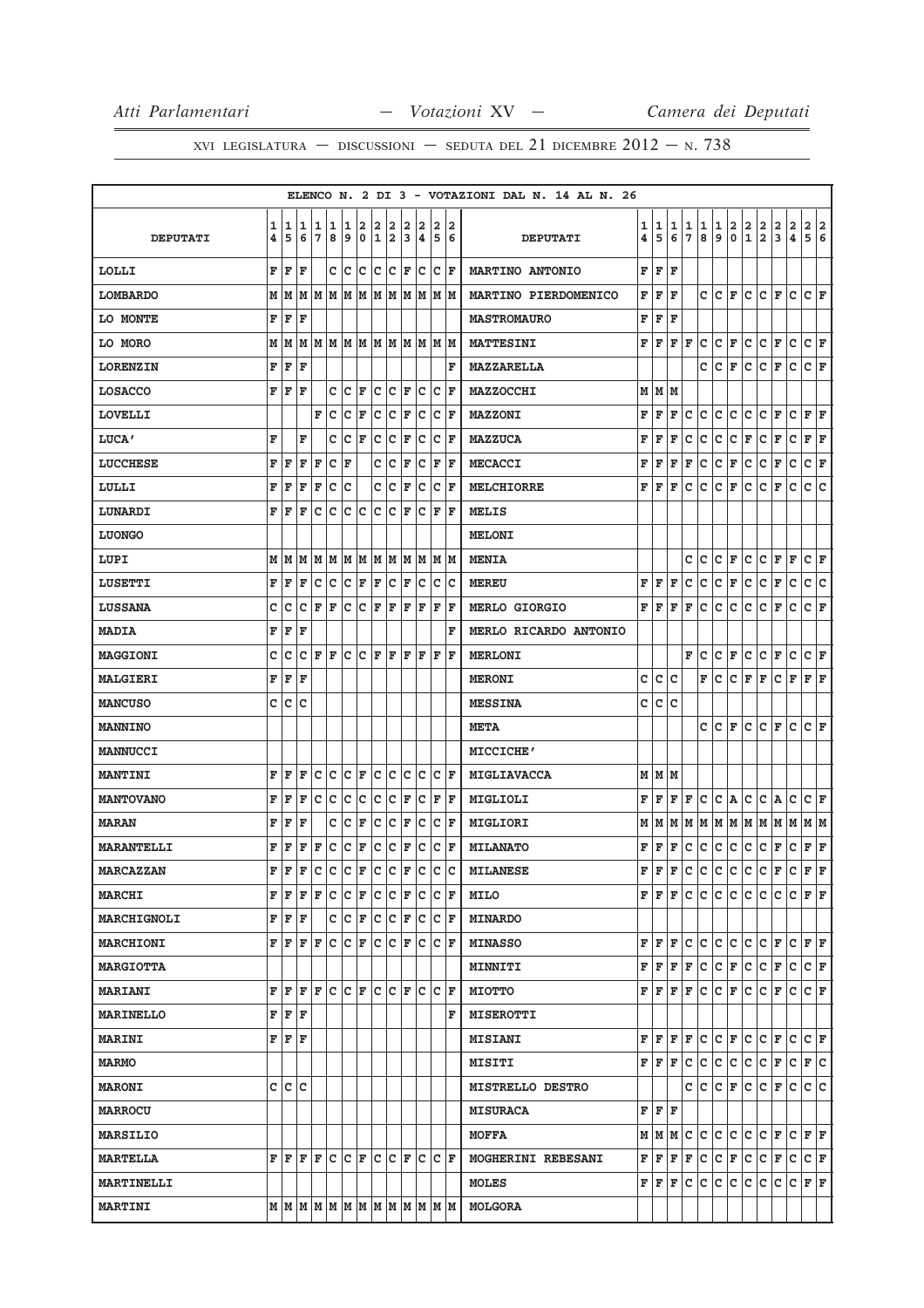|                       |   |       |         |                                                                                             |     |                     |             |                         |     |     |                      |     |                   | ELENCO N. 2 DI 3 - VOTAZIONI DAL N. 14 AL N. 26 |   |             |     |                    |               |       |                                     |                    |                                                                                                                                                      |               |               |                               |     |
|-----------------------|---|-------|---------|---------------------------------------------------------------------------------------------|-----|---------------------|-------------|-------------------------|-----|-----|----------------------|-----|-------------------|-------------------------------------------------|---|-------------|-----|--------------------|---------------|-------|-------------------------------------|--------------------|------------------------------------------------------------------------------------------------------------------------------------------------------|---------------|---------------|-------------------------------|-----|
|                       | 1 | 1     | 1       | 1                                                                                           | 1   | 1                   | 2           | 2                       | 2   | 2   | 2                    | 2   | 2                 |                                                 | 1 | 1           | 1   | 1                  | 1             | 1     |                                     |                    |                                                                                                                                                      |               |               | 2                             | 2   |
| <b>DEPUTATI</b>       | 4 | 5     | 6       | $\overline{7}$                                                                              | 8   | 9                   | $\mathbf 0$ | $\overline{\mathbf{1}}$ | 2   | 3   | ∣4.                  | 5   | 6                 | <b>DEPUTATI</b>                                 | 4 | 5           | 6   | $7\phantom{.0}$    | 8             | 9     | $_{\rm 0}^2$                        | $\frac{2}{1}$      | $\frac{2}{2}$                                                                                                                                        | $\frac{2}{3}$ | $\frac{2}{4}$ | $\overline{5}$ $\overline{6}$ |     |
| <b>MOLTENI LAURA</b>  | c | Ιc    | c       |                                                                                             |     |                     |             |                         | F   | F   | F                    | F   | ΙF                | <b>PALAGIANO</b>                                | с | lc.         | Iс  |                    |               |       |                                     |                    |                                                                                                                                                      |               |               |                               |     |
| <b>MOLTENI NICOLA</b> | C | c     | c       | F                                                                                           | F   | c                   | c           | F                       | F   | c   | F                    | F   | F                 | <b>PALMIERI</b>                                 | F | F           | F   | с                  | c             | c     | lc.                                 | c                  | c                                                                                                                                                    | F             | c             | F                             | lF. |
| <b>MONAI</b>          | C | c     | c       | F                                                                                           | c   | c                   | C           |                         | C   | c   | c                    | c   | lc                | <b>PALOMBA</b>                                  | с | c           | с   | ΙF                 | с             | c     | F                                   | c                  | с                                                                                                                                                    | F             | A             | Α                             | ΙF  |
| <b>MONDELLO</b>       | F | F     | F       | c                                                                                           | c   | c                   | A           | C                       | c   | F   | c                    | c   | Iс                | <b>PALUMBO</b>                                  | М | M           |     |                    |               |       | M  M  M  M  M  M  M                 |                    |                                                                                                                                                      | M             | lм            | MM                            |     |
| MONTAGNOLI            | C | c     | c       | F                                                                                           | F   | c                   | C           | F                       | F   | l F | F                    | F   | ΙF                | <b>PANIZ</b>                                    | F | F           | F   |                    |               |       |                                     |                    |                                                                                                                                                      |               |               |                               |     |
| <b>MORASSUT</b>       | F | F     | l F     |                                                                                             |     |                     |             |                         |     |     |                      |     |                   | <b>PAOLINI</b>                                  | c | lc.         |     | $ C $ $\mathbf{F}$ | F             | c     | lc.                                 | lF.                | lF.                                                                                                                                                  | F             | F             | F                             | lF  |
| <b>MORONI</b>         |   |       |         | C                                                                                           | lc. | lc                  | ΙF          | lc                      | lc  | lF. | lc                   | c   | lc                | <b>PAPA</b>                                     |   |             |     |                    |               |       |                                     |                    |                                                                                                                                                      |               |               |                               |     |
| <b>MOSCA</b>          | F | ΙF    | ΙF      |                                                                                             |     |                     |             |                         |     |     |                      |     |                   | PARISI ARTURO MARIO L.                          |   | $F$ $F$ $F$ |     | ΙF                 | c             | c     | F                                   | с                  | с                                                                                                                                                    | F             | c             | c                             | F   |
| <b>MOSELLA</b>        | F | F     | F       | F                                                                                           | c   | lc.                 | F           | c                       | Iс  | F   | Ιc                   | c   | ΙF                | PARISI MASSIMO                                  |   |             |     | c                  | c             | c     | c                                   | с                  | c                                                                                                                                                    | F             | F             | $ {\bf F}  {\bf F} $          |     |
| <b>MOTTA</b>          | F | F     | F       | F                                                                                           | c   | с                   | A           | с                       | c   | F   | c                    | c   | F                 | <b>PASTORE</b>                                  | с | с           | с   | F                  | F             | с     | с                                   | F                  | F                                                                                                                                                    | Α             | F             | F                             | F   |
| <b>MOTTOLA</b>        | F | F     | F       | c                                                                                           | c   | c                   | c           | C                       | c   | c   | c                    | F   | lF.               | <b>PATARINO</b>                                 |   | FF          | F   |                    |               |       | F                                   | c                  | c                                                                                                                                                    | F             | с             | c                             | c   |
| <b>MUNERATO</b>       | C | c     | c       | F                                                                                           | F   | c                   | C           | F                       | F   | l F | F                    | F   | ΙF                | <b>PECORELLA</b>                                |   |             |     |                    |               |       |                                     |                    |                                                                                                                                                      |               |               |                               |     |
| <b>MURA</b>           | C | c     | C       |                                                                                             |     |                     |             |                         |     |     |                      |     |                   | <b>PEDOTO</b>                                   | F | lF.         | l F |                    |               |       |                                     |                    |                                                                                                                                                      | F             | c             | C                             |     |
| <b>MURER</b>          | F | F     | F       | F                                                                                           | c   | lc.                 | lF.         | ١c                      | lc  | F   | lc                   | lc. | ΙF                | <b>PELINO</b>                                   | F | F           | F   | c                  | c             | c.    | c                                   | c                  | c                                                                                                                                                    | c             | c             | F F                           |     |
| <b>MURGIA</b>         |   |       |         |                                                                                             |     |                     |             |                         |     |     |                      |     |                   | <b>PELUFFO</b>                                  | F | l F         | F   | F                  | c             | c     | F                                   | c                  | c                                                                                                                                                    | F             | c             | c                             | lF  |
| <b>MURO</b>           |   |       |         | A   A                                                                                       |     | A F                 |             | A A                     |     | F   | lc                   |     | C A               | PEPE ANTONIO                                    |   |             |     |                    |               |       |                                     |                    |                                                                                                                                                      |               |               |                               |     |
| <b>MUSSOLINI</b>      | F | F     | F       |                                                                                             |     |                     |             |                         |     |     |                      |     |                   | PEPE MARIO (MISTO)                              | F | F           | F   |                    |               |       |                                     |                    |                                                                                                                                                      |               |               |                               |     |
| <b>NACCARATO</b>      | F | F     | F       | F                                                                                           | c   | lc.                 | F           | c                       | c   | F   | c                    | c   | F                 | PEPE MARIO (PD)                                 |   | FF          |     | $F$ $F$            | lc.           | lc.   | lc.                                 | c                  | c                                                                                                                                                    | A             | c             | C F                           |     |
| <b>NANNICINI</b>      | F | F     | F       | F                                                                                           | C   | lc                  |             | C                       | lc. | F   | lc                   | lc. | ΙF                | <b>PERINA</b>                                   |   |             |     |                    |               |       |                                     |                    | c                                                                                                                                                    | F             | $\mathbf c$   | c                             | c   |
| NAPOLI ANGELA         | F | F     | F       |                                                                                             |     |                     |             |                         |     |     |                      |     |                   | PES                                             |   |             |     |                    |               |       |                                     |                    |                                                                                                                                                      |               |               |                               |     |
| NAPOLI OSVALDO        | F | F     | F       | c                                                                                           | c   | Ιc                  | c           | Ιc                      | Iс  | F   | Ιc                   | F   | lF.               | <b>PESCANTE</b>                                 | F | F F         |     |                    |               |       |                                     |                    |                                                                                                                                                      |               |               |                               |     |
| <b>NARDUCCI</b>       | F | F     | F       | F                                                                                           | c   | c                   | F           | C                       | c   | F   | c                    | C   | A                 | <b>PETRENGA</b>                                 | F | F           | F   | с                  | c             | с     | c                                   | c                  | c                                                                                                                                                    | F             | c             | F                             | F   |
| <b>NARO</b>           | F | F     | F       |                                                                                             | c c |                     | F           | lc.                     | lc. | F   | Iс                   | lc. | lc                | <b>PEZZOTTA</b>                                 | F | F           | F   | с                  | c             | c     | F                                   | c                  | c                                                                                                                                                    | F             | c             |                               | C   |
| <b>NASTRI</b>         |   |       |         |                                                                                             |     |                     |             |                         |     |     |                      |     |                   | <b>PIANETTA</b>                                 | F | l F         | F   | с                  | с             | с     | с                                   | с                  | A                                                                                                                                                    | F             | с             | F                             | F   |
| <b>NEGRO</b>          |   |       |         |                                                                                             |     |                     |             |                         |     |     |                      |     |                   | PICCHI                                          |   |             |     | c                  | c             | c     | c                                   | с                  | c                                                                                                                                                    | F             | с             | F                             | F   |
| <b>NICCO</b>          | A |       |         | ${\bf  a } {\bf  a } {\bf  F } {\bf  a } {\bf  C } {\bf  F } {\bf  a } {\bf  F } {\bf  a }$ |     |                     |             |                         |     |     |                      |     |                   | $ c _F $ PICCOLO                                |   |             |     |                    |               |       |                                     |                    |                                                                                                                                                      |               |               |                               |     |
| <b>NICOLUCCI</b>      |   |       |         |                                                                                             |     |                     |             |                         |     |     |                      |     |                   | <b>PICIERNO</b>                                 |   | F F F F     |     |                    |               |       |                                     |                    | C C F C C F                                                                                                                                          |               | lc.           | CF                            |     |
| <b>NIRENSTEIN</b>     |   |       |         |                                                                                             |     |                     |             |                         |     |     |                      |     |                   | PIFFARI                                         |   |             |     |                    |               |       |                                     |                    |                                                                                                                                                      |               |               |                               |     |
| NIZZI                 | F | ΙF    | F       | C C                                                                                         |     | c c                 |             | c c                     |     | Iс  | Iс                   | F   | ΙF                | <b>PILI</b>                                     |   |             |     |                    |               |       |                                     |                    |                                                                                                                                                      |               |               |                               |     |
| <b>NOLA</b>           |   | FF    | F       |                                                                                             |     | A C                 |             | c c                     |     |     | $ {\bf C}  {\bf F} $ | F   | F                 | PINI                                            |   |             |     |                    |               |       | $C  C   C   F   F   C   C   F   F $ |                    |                                                                                                                                                      | C F F F       |               |                               |     |
| <b>NUCARA</b>         |   | MM    | lм      | M M                                                                                         |     | MM                  |             |                         | M M |     | M M                  |     | M  M              | <b>PIONATI</b>                                  |   |             |     |                    |               |       |                                     |                    |                                                                                                                                                      |               |               |                               |     |
| <b>OCCHIUTO</b>       |   | F F F |         | Iс                                                                                          | c   | c                   | F           | c                       | lc  | F   | lc                   | c   | Iс                | <b>PISACANE</b>                                 |   | F F F       |     |                    |               | c c c |                                     | c c                |                                                                                                                                                      |               | c             | $ {\bf C}  {\bf F} $          |     |
| <b>OLIVERI</b>        |   |       |         |                                                                                             |     |                     |             |                         |     |     |                      |     |                   | <b>PISICCHIO</b>                                |   | FFF         |     |                    |               | c c   |                                     |                    | c c                                                                                                                                                  | lc.           | c             | C A                           |     |
| <b>OLIVERIO</b>       |   |       |         |                                                                                             |     |                     |             |                         |     |     |                      |     |                   | <b>PISO</b>                                     |   |             |     |                    |               |       |                                     |                    |                                                                                                                                                      |               |               |                               |     |
| <b>ORLANDO</b>        |   | FF    | $F$ $F$ |                                                                                             |     | $ C C $ $\mathbf F$ |             | lc lc                   |     | lF. | lc                   |     | $ {\tt C} \;  $ F | PISTELLI                                        |   |             |     | F F F F            | lc.           | IC F  |                                     |                    | IC IC IF                                                                                                                                             |               | lc.           | CF                            |     |
| ORSINI                |   |       |         |                                                                                             |     |                     |             |                         |     |     |                      |     |                   | PITTELLI                                        |   |             |     |                    |               |       |                                     |                    |                                                                                                                                                      |               |               |                               |     |
| <b>OSSORIO</b>        |   | F F F |         |                                                                                             |     |                     |             |                         |     |     |                      |     |                   | PIZZETTI                                        |   |             |     |                    |               |       |                                     |                    |                                                                                                                                                      |               |               |                               |     |
| <b>PAGANO</b>         |   |       |         |                                                                                             |     |                     |             |                         |     |     |                      |     |                   | <b>PIZZIMBONE</b>                               |   | FF          | lF. | lc.                | lc.           | c.    | c                                   | $ C $ $\mathbf{F}$ |                                                                                                                                                      | F             | c             | $\mathbf{F} \mid \mathbf{F}$  |     |
| <b>PAGLIA</b>         |   |       |         |                                                                                             | c   | lc.                 | lF.         | lc.                     | lc  | F   | lc                   |     | C F               | <b>PIZZOLANTE</b>                               |   |             |     |                    |               |       |                                     |                    | $\mathbf{F} \vert \mathbf{F} \vert \mathbf{F} \vert \mathbf{C} \vert \mathbf{C} \vert \mathbf{C} \vert \mathbf{C} \vert \mathbf{C} \vert \mathbf{F}$ |               | C F F         |                               |     |
| PALADINI              |   |       |         |                                                                                             |     |                     |             |                         |     |     |                      |     |                   | POLI                                            |   |             |     |                    | F F F C C C F |       |                                     |                    | $ C C $ $\mathbf{F}$                                                                                                                                 |               | c             | C F                           |     |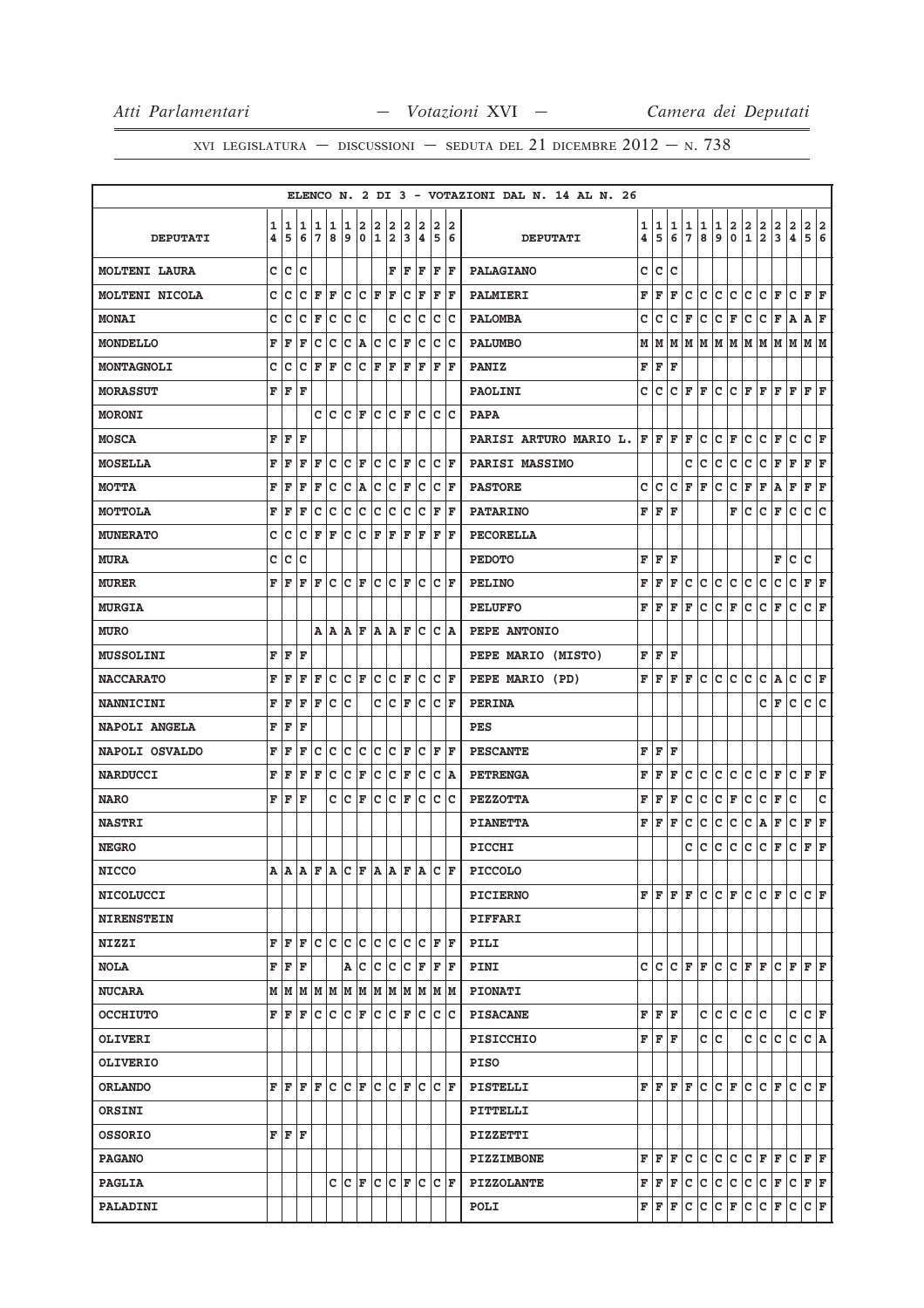|                           |              |     |         |   |                                                                                               |                                                                                               |                      |             |                         |    |                                                                                                                                                                                                                 |                         |    | ELENCO N. 2 DI 3 - VOTAZIONI DAL N. 14 AL N. 26 |                         |     |    |             |   |              |             |              |                         |                         |                         |                      |     |
|---------------------------|--------------|-----|---------|---|-----------------------------------------------------------------------------------------------|-----------------------------------------------------------------------------------------------|----------------------|-------------|-------------------------|----|-----------------------------------------------------------------------------------------------------------------------------------------------------------------------------------------------------------------|-------------------------|----|-------------------------------------------------|-------------------------|-----|----|-------------|---|--------------|-------------|--------------|-------------------------|-------------------------|-------------------------|----------------------|-----|
|                           | 1            | 1   | 1       | 1 | 1                                                                                             | 1                                                                                             | 2                    | 2           | 2                       | 2  | 2                                                                                                                                                                                                               | 2                       | 2  |                                                 | 1                       | 1   | 1  | 1           | 1 | 1            | 2           | 2            | $\overline{\mathbf{2}}$ | 2                       | $\overline{\mathbf{2}}$ | 2                    | 2   |
| <b>DEPUTATI</b>           | 4            | 5   | 6       | 7 | 8                                                                                             | 9                                                                                             | 0                    | $\mathbf 1$ | $\overline{\mathbf{2}}$ | 3  | 4                                                                                                                                                                                                               | 5                       | 6  | <b>DEPUTATI</b>                                 | $\overline{\mathbf{4}}$ | 5   | 6  | 7           | 8 | 9            | $\mathbf 0$ | $\mathbf{1}$ | $\overline{a}$          | $\overline{\mathbf{3}}$ | $\pmb{4}$               | 5                    | 6   |
| POLIDORI                  |              | FF  | F       |   |                                                                                               |                                                                                               |                      |             |                         |    | c  c  c  c  c  c  F  c  c  F                                                                                                                                                                                    |                         |    | <b>ROTONDI</b>                                  | F                       | F   | F  |             |   |              |             |              |                         |                         |                         |                      |     |
| <b>POLLASTRINI</b>        |              |     |         |   |                                                                                               |                                                                                               |                      |             |                         |    |                                                                                                                                                                                                                 |                         |    | <b>RUBEN</b>                                    |                         |     |    | F           | c | c            | F           | F            | c                       | F                       | c                       | lc.                  | lc. |
| POLLEDRI                  | c            | c   | c       | F | F                                                                                             |                                                                                               |                      |             | C C F F                 |    | F F                                                                                                                                                                                                             | $_{\rm F F}$            |    | <b>RUBINATO</b>                                 | F                       | F   | F  | F           |   | c            | F           |              | c                       | F                       | $\mathtt{C}$            | $ c _{\mathbf{F}}$   |     |
| POMPILI                   | F            | F   | F       | F |                                                                                               | $ {\mathbf{C}}\, {\mathbf{C}}\, {\mathbf{F}}\, {\mathbf{C}}\, {\mathbf{C}}\, {\mathbf{F}}\, $ |                      |             |                         |    | c                                                                                                                                                                                                               | C F                     |    | <b>RUGGERI</b>                                  | F                       | F   | F  |             |   |              |             |              |                         |                         |                         |                      |     |
| <b>PORCINO</b>            | F            | F   | F       |   |                                                                                               |                                                                                               |                      |             |                         |    |                                                                                                                                                                                                                 |                         |    | <b>RUGGHIA</b>                                  | F                       | F   | F  | F           | c | c            | F           | с            | c                       | ΙF                      | c                       | $ {\bf C}  {\bf F} $ |     |
| <b>PORCU</b>              | F            | F   | F       |   |                                                                                               |                                                                                               |                      |             |                         |    |                                                                                                                                                                                                                 |                         |    | RUSSO ANTONINO                                  |                         |     |    |             |   |              |             |              |                         |                         |                         |                      |     |
| PORFIDIA                  | c            | c   | с       | A | F                                                                                             |                                                                                               |                      |             |                         |    | F A A A A A A A                                                                                                                                                                                                 |                         |    | <b>RUSSO PAOLO</b>                              | F                       | F   | F  |             |   |              |             |              |                         |                         |                         | F                    | l F |
| <b>PORTA</b>              | F            | F   | F       | F |                                                                                               |                                                                                               |                      |             |                         |    | C C F C C F C C F                                                                                                                                                                                               |                         |    | <b>RUVOLO</b>                                   |                         |     |    |             |   |              |             |              |                         |                         |                         |                      |     |
| <b>PORTAS</b>             |              | F F | ΙF      |   |                                                                                               |                                                                                               |                      |             |                         |    |                                                                                                                                                                                                                 |                         |    | <b>SAGLIA</b>                                   | F                       | F   | F  |             |   |              |             |              |                         |                         |                         |                      |     |
| <b>PRESTIGIACOMO</b>      |              |     |         |   |                                                                                               |                                                                                               |                      |             |                         |    | $C C C C C F C C F$                                                                                                                                                                                             |                         |    | <b>SALTAMARTINI</b>                             | F                       | F   | F  |             |   |              | c           | lc.          | c                       | F                       | $\mathbf c$             | F                    | lF. |
| PROIETTI COSIMI           | F            | F   | ΙF      |   |                                                                                               |                                                                                               |                      |             |                         |    |                                                                                                                                                                                                                 |                         | F  | <b>SAMMARCO</b>                                 |                         |     |    | C           | c | c            | c           | Iс           | c                       | F                       | $\mathbf C$             | F                    | F   |
| <b>PUGLIESE</b>           | F            | F   | F       | c | c                                                                                             | c                                                                                             | lc.                  |             | c c                     | c  | c                                                                                                                                                                                                               | F                       | ١c | <b>SAMPERI</b>                                  | F                       | F   | F  | F           | c | c            | c           | c            | c                       | F                       | c                       | lc.                  | F   |
| <b>QUARTIANI</b>          |              | FF  | F       | F | c                                                                                             |                                                                                               | $ C $ F              |             | $ C C $ F               |    | c.                                                                                                                                                                                                              | C F                     |    | <b>SANGA</b>                                    | F                       | F   | F  |             |   | с            | F           | c            | C                       | F                       | $\mathtt{C}$            | c                    | F   |
| <b>RAINIERI</b>           |              |     |         | F | F                                                                                             | c                                                                                             | c                    | F           | F                       | F  | F                                                                                                                                                                                                               | F                       | ١F | <b>SANI</b>                                     | F                       | F   | F  | F           | c | c            | F           | c            | c                       | F                       | c                       | c                    | F   |
| <b>RAISI</b>              |              |     |         | c | Iс                                                                                            |                                                                                               |                      |             | C F F F F               |    | c                                                                                                                                                                                                               | $ {\rm c}\, {\rm c}\, $ |    | <b>SANTAGATA</b>                                | F                       | l F | F  | F           | c | c            | A           | c            | c                       | A                       | $\mathbf C$             | $ c _{\mathbf{F}}$   |     |
| <b>RAMPELLI</b>           |              |     |         |   |                                                                                               |                                                                                               |                      |             |                         |    |                                                                                                                                                                                                                 |                         |    | <b>SANTELLI</b>                                 |                         |     |    |             |   |              |             |              |                         |                         |                         |                      |     |
| <b>RAMPI</b>              | F            | F   | F       |   |                                                                                               | $c c _F$                                                                                      |                      |             |                         |    | $ c c _F c$                                                                                                                                                                                                     | C F                     |    | <b>SANTORI</b>                                  | F                       | F   | F  |             |   |              |             |              |                         |                         |                         |                      |     |
| <b>RAO</b>                | F            |     | F       |   |                                                                                               |                                                                                               |                      |             |                         |    |                                                                                                                                                                                                                 |                         |    | <b>SARDELLI</b>                                 |                         |     |    |             |   |              |             |              |                         |                         |                         |                      |     |
| <b>RAVETTO</b>            | F            | F   | F       | c | c                                                                                             |                                                                                               | c c                  |             | $ C C $ F               |    | c                                                                                                                                                                                                               | F  F                    |    | <b>SARUBBI</b>                                  | F                       | F   | F  | F           | c | c            | F           | c            | c                       | F                       | $\mathbf c$             | lc.                  | l F |
| <b>RAZZI</b>              | F            | F   | F       |   | $ {\mathbf{C}}\, {\mathbf{C}}\, {\mathbf{C}}\, {\mathbf{C}}\, {\mathbf{C}}\, {\mathbf{F}}\, $ |                                                                                               |                      |             |                         |    |                                                                                                                                                                                                                 | C F F                   |    | <b>SAVINO</b>                                   |                         |     |    |             |   |              |             |              |                         |                         |                         |                      | F   |
| <b>REALACCI</b>           | F            | F   | F       | F | c                                                                                             | c                                                                                             | F                    |             |                         | CF | c                                                                                                                                                                                                               | $ C $ F                 |    | <b>SBAI</b>                                     | F                       | F   | F  |             |   |              |             |              |                         |                         |                         |                      |     |
| <b>RECCHIA</b>            |              | FF  |         |   |                                                                                               |                                                                                               |                      |             |                         |    | c                                                                                                                                                                                                               | $ {\boldsymbol{c}} $ F  |    | <b>SBROLLINI</b>                                |                         |     |    |             |   |              |             |              |                         |                         |                         |                      |     |
| <b>REGUZZONI</b>          |              |     |         |   |                                                                                               |                                                                                               |                      |             |                         |    |                                                                                                                                                                                                                 |                         |    | <b>SCAJOLA</b>                                  | F                       | F   | F  | $\mathbf c$ | c | $\mathtt{C}$ | c           | c            | c                       | F                       | $\mathtt{C}$            | F                    | F   |
| <b>REPETTI</b>            | F            | F   | F       |   | c c                                                                                           |                                                                                               | c c                  |             | $ C C $ $\mathbf{F}$    |    | c                                                                                                                                                                                                               | F F                     |    | <b>SCALERA</b>                                  | F                       | F   | F  | $\mathbf c$ | c | c            | c           | c            | $\mathtt{C}$            | F                       | c                       | F                    | F   |
| <b>RIA</b>                | F            | F   | F       | F | c                                                                                             |                                                                                               | $ {\bf C}  {\bf F} $ | c.          | $ {\tt C} \;  $ F       |    | $\overline{c}$                                                                                                                                                                                                  | $ {\bf C}  {\bf F} $    |    | <b>SCALIA</b>                                   | F                       | F   | F  | A           | c | $\mathsf{C}$ | c           | c            | c                       |                         |                         |                      |     |
| <b>RIGONI</b>             |              | F F | F       |   |                                                                                               |                                                                                               |                      |             |                         |    |                                                                                                                                                                                                                 |                         | F  | <b>SCANDEREBECH</b>                             | F                       | l F | F  | $\mathbf c$ | c | lc.          | F           | lc.          | lc.                     | F                       | c                       | c c                  |     |
| <b>RIVOLTA</b>            |              |     |         |   |                                                                                               |                                                                                               |                      |             |                         |    |                                                                                                                                                                                                                 |                         |    | <b>SCANDROGLIO</b>                              |                         |     |    |             |   |              |             |              |                         |                         |                         |                      |     |
| <b>ROCCELLA</b>           |              |     |         |   | C C C C C C F                                                                                 |                                                                                               |                      |             |                         |    |                                                                                                                                                                                                                 | C F F                   |    | <b>SCAPAGNINI</b>                               |                         |     |    |             |   |              |             |              |                         |                         |                         |                      |     |
| <b>ROMANI</b>             |              |     |         |   |                                                                                               |                                                                                               |                      |             |                         |    |                                                                                                                                                                                                                 |                         |    | <b>SCARPETTI</b>                                | F                       | F   | F  | F           | c | c            | F           | c            | $ c _F$                 |                         | $\mathtt{C}$            | $ c _{\mathbf{F}}$   |     |
| <b>ROMANO</b>             |              |     | F F F   |   |                                                                                               |                                                                                               |                      |             |                         |    | c c c c c c c r F                                                                                                                                                                                               |                         |    | <b>SCELLI</b>                                   | $\mathbf F$             | F   | F  |             |   |              |             |              |                         |                         | c                       | F F                  |     |
| <b>ROMELE</b>             |              |     |         |   |                                                                                               |                                                                                               |                      |             |                         |    | ${\bf F}$ $\left  {\bf F} \right. {\bf F}$ $\left  {\bf C} \right. {\bf C}$ $\left  {\bf C} \right. {\bf C}$ $\left  {\bf C} \right. {\bf F}$ $\left  {\bf F} \right. {\bf F}$ $\left  {\bf F} \right. {\bf F}$ |                         |    | <b>SCHIRRU</b>                                  |                         |     |    |             |   |              |             |              |                         |                         |                         |                      |     |
| <b>RONCHI</b>             |              |     |         |   |                                                                                               |                                                                                               |                      |             |                         |    |                                                                                                                                                                                                                 |                         |    | SCILIPOTI                                       | c                       | c   | c  | ۱A.         | F | F            | F           | F            | F                       | A                       | F                       | F F                  |     |
| <b>RONDINI</b>            | $\mathsf{c}$ |     | c c     |   |                                                                                               |                                                                                               |                      |             |                         |    |                                                                                                                                                                                                                 |                         |    | <b>SERENI</b>                                   | F                       | F   | F  |             | c | c            | F           | c            | c                       | F                       | c                       | C F                  |     |
| <b>ROSATO</b>             |              |     | F F F F |   |                                                                                               |                                                                                               |                      |             |                         |    | F C C F C C F                                                                                                                                                                                                   |                         |    | <b>SERVODIO</b>                                 | $\mathbf F$             | F   | F  |             |   |              | F           | lc.          | lc.                     | F                       | c                       | $ c _F$              |     |
| <b>ROSSA</b>              |              | FF  | F       |   |                                                                                               |                                                                                               |                      |             |                         |    | F C C A C C F C                                                                                                                                                                                                 | $ {\boldsymbol{c}} $ F  |    | SILIQUINI                                       |                         |     |    |             |   |              |             |              |                         |                         |                         |                      |     |
| ROSSI LUCIANO             |              |     | F F F   |   |                                                                                               |                                                                                               |                      |             |                         |    | C C C C C F C F F F                                                                                                                                                                                             |                         |    | <b>SIMEONI</b>                                  |                         |     |    | C           | c | c            | c           | c            | C                       | c                       | $\mathtt{C}$            | F                    | F   |
| <b>ROSSI MARIAROSARIA</b> |              |     |         |   |                                                                                               |                                                                                               |                      |             |                         |    |                                                                                                                                                                                                                 |                         |    | <b>SIMONETTI</b>                                | c                       | lc. | lc | F           | F | lc.          | c           | F            | F                       | F                       | F                       | F F                  |     |
| <b>ROSSO</b>              |              | FF  | F       |   |                                                                                               |                                                                                               |                      |             |                         |    | C  C  C  C  C  F  C  F                                                                                                                                                                                          |                         |    | <b>SIRAGUSA</b>                                 |                         |     |    |             |   |              |             |              |                         |                         |                         |                      |     |
| <b>ROSSOMANDO</b>         |              |     | F F F   |   |                                                                                               |                                                                                               | F                    |             |                         |    | C C F C C F                                                                                                                                                                                                     |                         |    | <b>SISTO</b>                                    | F                       | F   | F  |             |   |              |             |              |                         |                         |                         |                      |     |
| <b>ROTA</b>               |              |     | C C C   |   |                                                                                               |                                                                                               |                      |             |                         |    |                                                                                                                                                                                                                 |                         |    | <b>SOGLIA</b>                                   |                         |     |    |             |   |              |             |              |                         |                         |                         |                      |     |